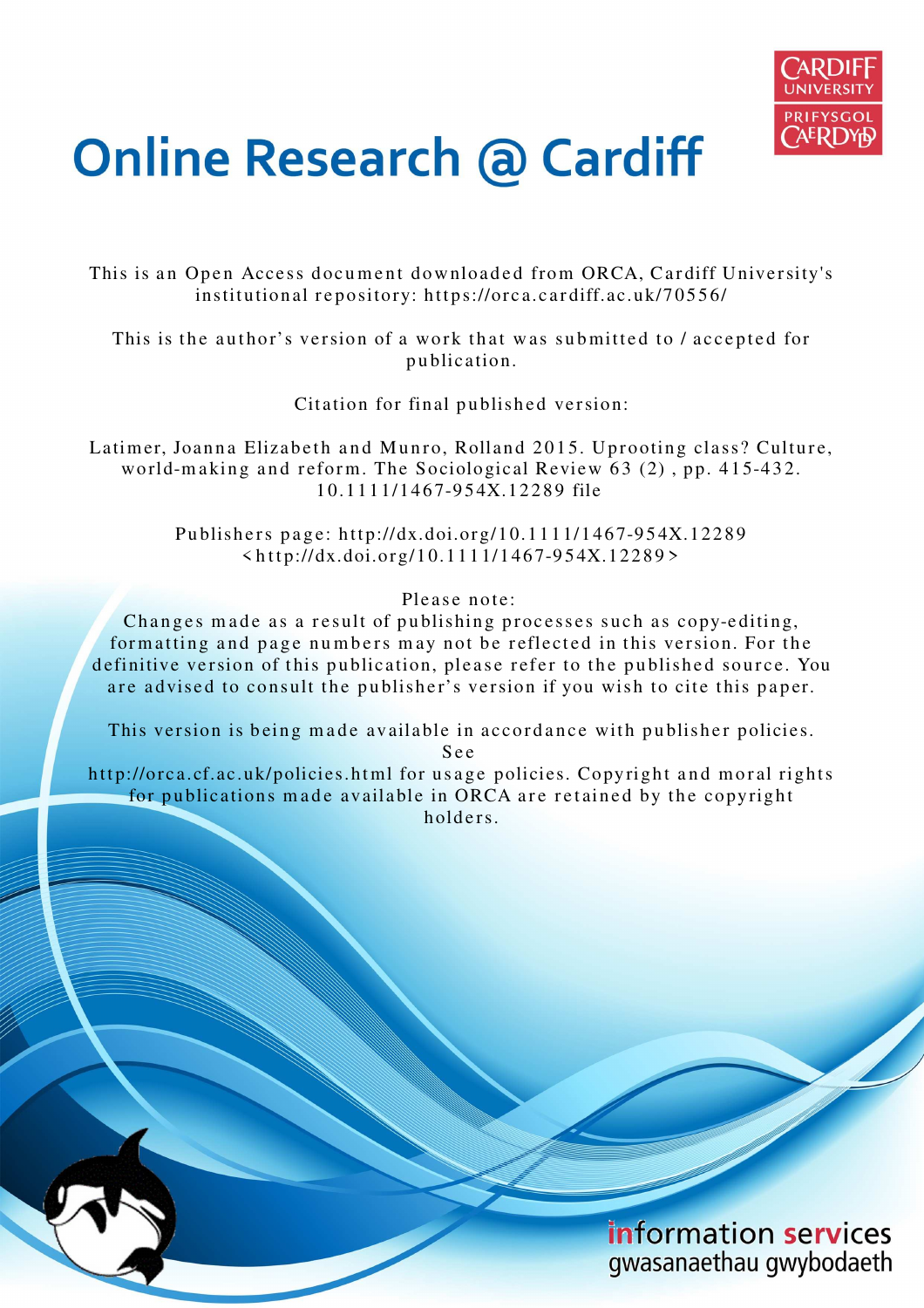# *The Sociological Review* **(In press)**

# **Uprooting Class? Culture, world-making and reform**

#### **Joanna Latimer1 and Rolland Munro<sup>2</sup>**

#### **Abstract**

The paper opens up the issue of how to relate culture to class in the UK. First, problematizing the conflation of class with status – inherent to stratification models like the GBCS – we theorise culture as 'world-making' rather than artistic or individual possession. Second, exploring culture in the wake of reforms aimed at local and institutional 'cultures' – said to hold back economic growth – we explore power relations between class and culture. After clarifying how Weber's analysis of stratification keeps economic relations underpinning class distinct from the cultural mores of status groups, we point to a third dimension in his emphasis on *parties* – across all modes of life – as the 'house of power'. Contrary to his supposition of homogeneity, however, we suggest legitimation today requires contesting parties, including factions and interest groups, to recruit from across class and status groups. Arguing recruitment here is enhanced by a mood of endless reform – in which modernity appears bent on tearing up its own foundations – we indicate how the resulting sense of precariousness is augmented by the stratifying technologies of grading and ranking. The pertinent question is: Who benefits from endless reform? And if the answer is no more than to recognise how benefits are skewed to an 'elite' working on behalf of owners of capital, then it is time to put aside stratification for an analysis of class relations that pointedly attends to wider notions of culture by asking: Who gets the say in world-making?

**Key words:** class, culture, modernity, parties, power, precariousness, reform, stratification, world-making

 $\overline{a}$ 

<sup>1</sup> Cardiff University School of Social Sciences

<sup>2</sup> University of Leicester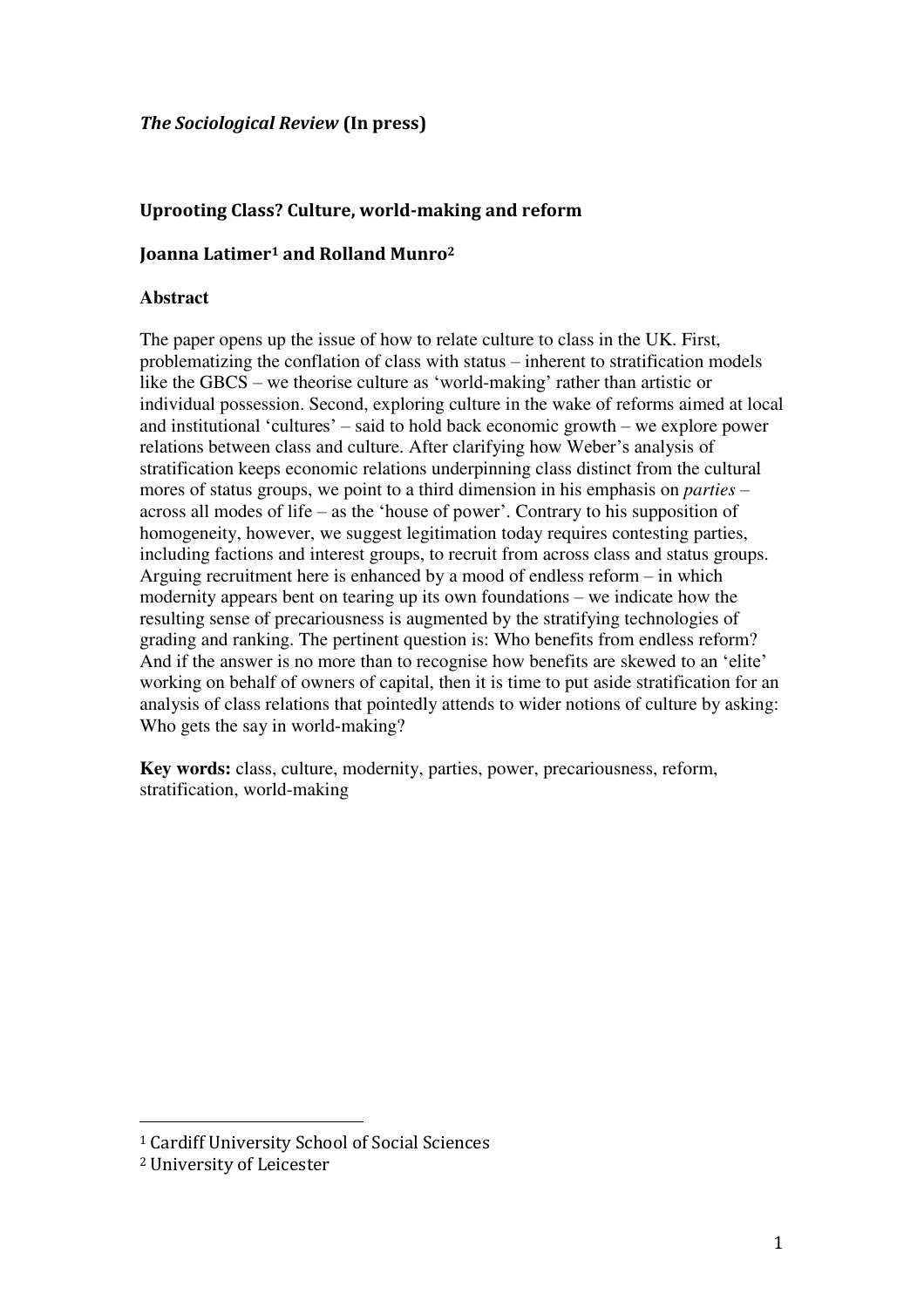# **Uprooting Class? Culture, world-making and reform**

## **Introduction**

In theorising the welter of contemporary reforms aimed at UK institutions as bringing about a general sense of precariousness, our aim is to explore culture as *world-making* (Bourdieu, 1989) and so avoid treating consumption as limited to 'placing' others in terms of class. Certainly any reading of each other in terms of class – pervasive as it is often imperceptible (Pascale, 2008) – is critical to an enactment of culture that grounds itself in terms of such concerns as: 'Who is she to me?' But what matters to Bourdieu, as it did to Weber, is to ask who gets the say over which 'worlds' get created and reproduced? And who, in consequence, gets marginalised, disadvantaged and even abandoned?

In beginning with Bourdieu's insights on world-making – rather than his notes on different forms of capital – we stress the issue is not differentials in the consumption patterns that stem from class divisions but rather the *agency* which structures such as class grant over what he calls 'world-making' (Bourdieu, 1989). This is relevant when the relations underpinning class appear up for grabs – when class-making itself is in flux. In the minutiae of battles over which is the next bridge and how best to cross it, it is not class alone that helps grant agency. What matters in the struggle for power is how *parties* (those factions and interest groups contesting each other across all modes of life) disseminate agency as they reorder themselves and their agendas around the issue of 'reforming' institutions and 'modernising' cultural mores.

Critically, neo-liberal inspired reforms in the UK have been reversing any virtuous flows in the circle of wealth since the 1980s. The outsourcing of production (relegating manufacturing to the global economy), the policy of importing cheap labour (holding down wage demands), changes in the law such as the Landlord's Act of 1988 (transferring occupancy advantages from tenants to landlords), and curbing sanctions available to the Unions (outlawing for instance 'sympathy' strikes), have all radically altered the balance of power between capital and labour. Also significant is the huge switch in taxation policy away from 'redistribution' towards 'incentives', where the latter slants rewards to those deemed to help economic growth. Far from asymmetries in wealth being culturally unacceptable, inequalities are now maximised through a bewildering range of bonus payments, investment incentives and tax breaks – all consolidated through historically low rates of income tax for top earners.

Our concern is therefore to extend understandings of culture by taking account of these changes and so move beyond theories reliant on patterns of consumption as defining class differentials. Picking up on the turn to consumption in sociology since the 1980s, it is arguable that capitalism has been re-appropriating identity away from the mid-20th century class relations explored by Bourdieu (see also Skeggs, 2011). Similarly it is possible that what Thrift (2012) calls the 'new industrialisation' is re-forging belongings into a more nuanced and targeted production. Recognising that social groupings do use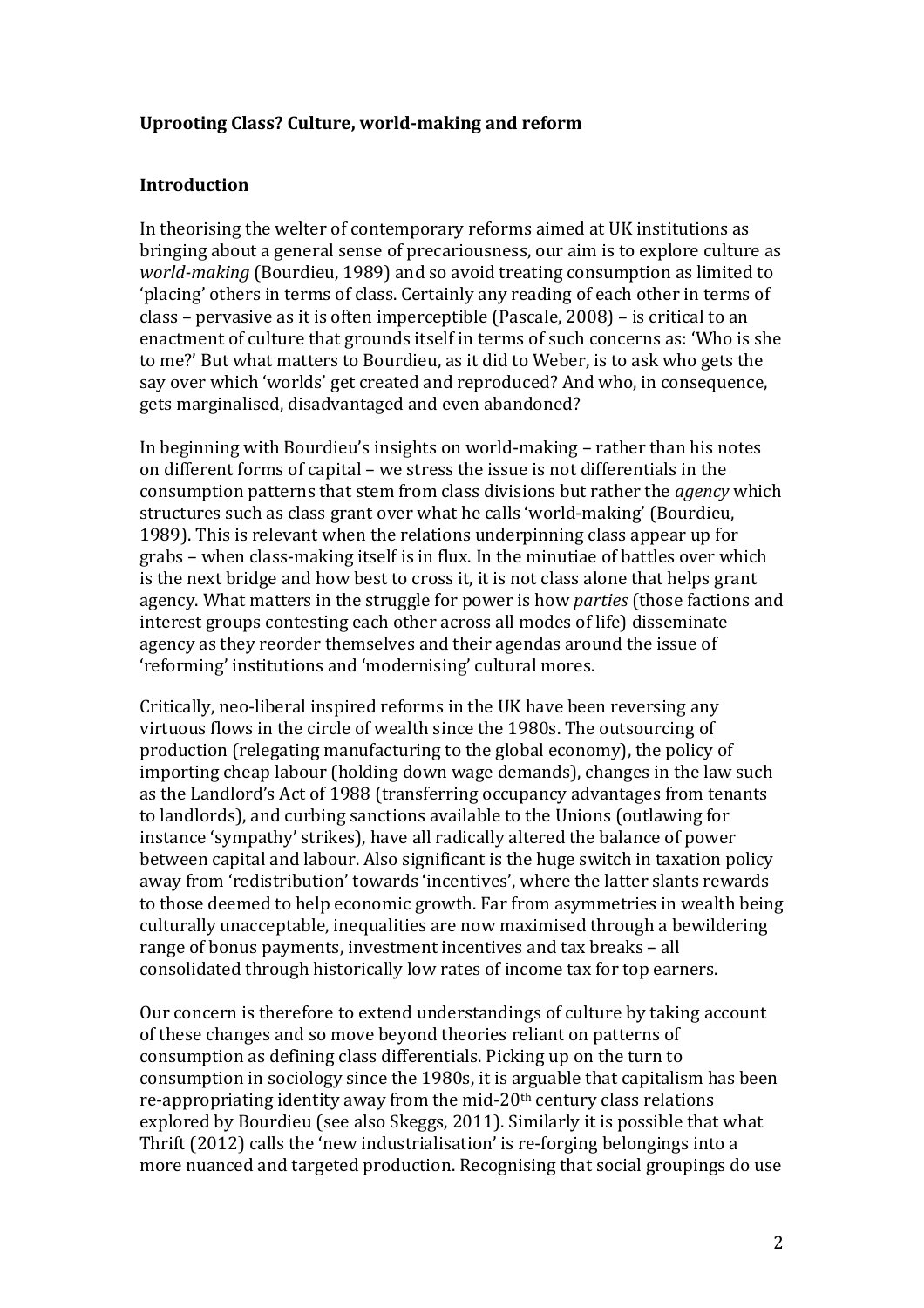goods as materials to evidence identity and belonging (Douglas and Isherwood 1980), we focus more on the pressing question of what conduct and belonging gets made acceptable by the few – in their chase for power or wealth – and ask how is advancement mobilised and made possible for some and not for others?

In thinking through the relations between class and culture as world-making, we draw on our studies of on-going reforms of institutions within the UK over the last thirty years. As we explain, the process of a modernity bent on tearing up its roots – and so making almost everyone precarious – alters how advantage is commodified or acquired. For example, a key building-block of modernity – central to much  $19<sup>th</sup>$  and  $20<sup>th</sup>$  century political philosophy in the US – is not merit; assessment of which is likely skewed by educational privilege (Young, 1958). Instead, the demanding relation is 'response-ability' (Latimer, 1999), a readiness to answer calls by contesting parties to work *on* modernity's formations, rather than simply benefit from them. Far from a free lunch, opportunities for world-making involve would-be members attaching themselves to one agenda or another whenever a call for this or that reform is issued.

Here we outline how technologies of grading and ranking help dominant parties, including all kinds of factions and interest groups, to recruit new members by first sensitising employees to success and failure and, second, by alerting them to how advancement is tied to 'delivery' of reform agendas. In such ways do reform and reconfiguring intensify a sense of precariousness by inciting and intensifying competitiveness over success and achievement, whereby a Premier League rating indexes anything from a footballer to a research paper. Rankings alone, of course, do not form class. Rather, class thrives on *relations;* and, while smart technologies work alongside audit cultures to excite competition in the quantification and ranking of self and others (Swan, 2012), it is only if people engage with forms of grading – as cultural devices to self-identify and make visible their value to others – that status indicators map into class.

Ahead of examining Savage et al's (2013) interpretation of the BBC class survey, we discuss how key features of contemporary culture come to the fore through endless programmes of reform. After returning to how Weber (1978) distinguishes status from class, and establishes the link between parties and power, we outline how abandoning 'benign capitalism' makes way for a cultural dynamics in which struggles between parties centre on vested interests created by an 'uprooting' of modernity's foundations. We then consider how class relations get altered and appropriated in ways that enable reform to act as a key instrument through which parties muster recruits to deliver such demands as transparency and efficiency.

#### **Uprooting and modernity**

Modernity has become a suitable case for treatment. Calls for reform that deliver economic growth become strident when technological progress appears failing. Noting how America picked off the 'low-hanging fruit', Nigel Thrift argues for a new impetus to capitalism: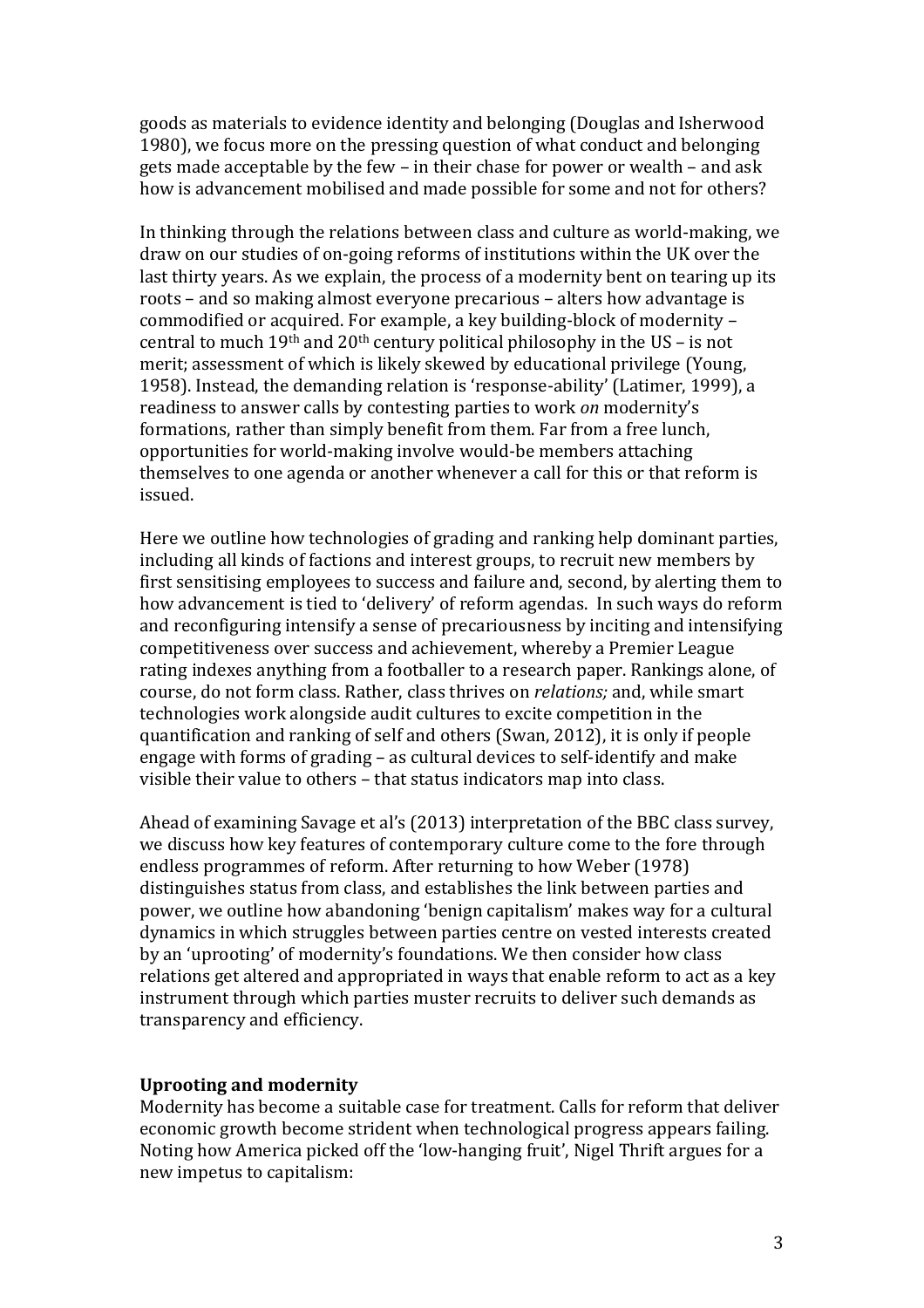To escape this technological plateau, and to produce a new round of accelerated productivity and profitability born out of gains from knowledge and innovation, therefore requires a fundamental reorganization of how the world is (Thrift, 2012: 143).

This 'fundamental reorganisation' is no longer a case of rivers being damned up or the industrialisation of agriculture that concerned Heidegger (1993). Instead, much world-making is aimed at institutions and cultural mores, since it is people who are deemed to be holding up progress. As Arendt (1998) anticipates, it is the human condition that is to be uprooted and reformed.

This tendency towards reform and reorganisation is so prevalent as to have led Beck et al (2003) to characterise modernity as 'reflexive'. Their diagnosis is that late modernity is directed at itself. Rather than celebrate a multiplication of boundaries (such as stretching class categories from 5 to 7), they advocate grasping the conditions in which modernity is seeking to reform its own foundations. Consider, for instance, how far enlightenment values underpinning Western ideals have been eroded. Against all men (sic) being equal, the 'trickle down' ideology of neo-liberalism extols how the many are beholden to the few.

Our point is that reforms aimed at bringing about new rounds of 'accelerated productivity and profitability' are predicated on righting reforms of the past. For example, the rationale of looking to the future (cf Giddens, 1998: 940) ends up with modernity, in the spirit of reform, turning to destroy its past. Hence instead of 'going forward', as one expects, much reform turns out, perversely, to be about looking backwards. For some this is to deconstruct meta-narratives (Lyotard, 1984); for others the agenda is to demystify the professions (Freidson, 1970). As frequently, however, it becomes a case of setting about to destroy the 'culture' of institutions across commerce, education, healthcare and government (Latimer, 2000; Munro, 1998).

Where nothing is sacred, such as earlier reforms to education and public health, it is not techno-scientific innovation driving this spate of reform. Rather devices of grading and ranking are the *cri de coeur* of this latest phase of modernity. As illustrated by a rise of audit (Strathern, 2000a), an ever-deepening engagement with the calculative puts in place managerial technologies linked to 'responsibilisation' and 'accountability' (Munro and Mouritsen, 1996). Indeed, when reform looks beyond its ideological bent of 'liberalising' markets and becomes a cataclysmic mode for 'rectifying' prior reforms, there is an impending chaos in which private and public sector institutions find themselves constantly reconfigured on the basis that they 'cannot stand still'.

Alongside once-vaunted corporations like Tesco proclaiming they 'reinvent themselves', individuals are incited to 'unlock' their assets and become 'enterprising' in the business of continuous makeovers. This is not only to note how people directly work for capital by becoming 'entrepreneurial selves' (Sennett, 1998) or 'entre-employees', with the will to succeed colonizing every aspect of life (Bührmann, 2005). It is to note how everything – from leisure time to green belt land to genes – is up for grabs. Yet far from reform upon reform resulting in a relativism of 'anything goes' – a super-tolerance of lifestyle wherein oppositional class relations become inert – we think it more correct to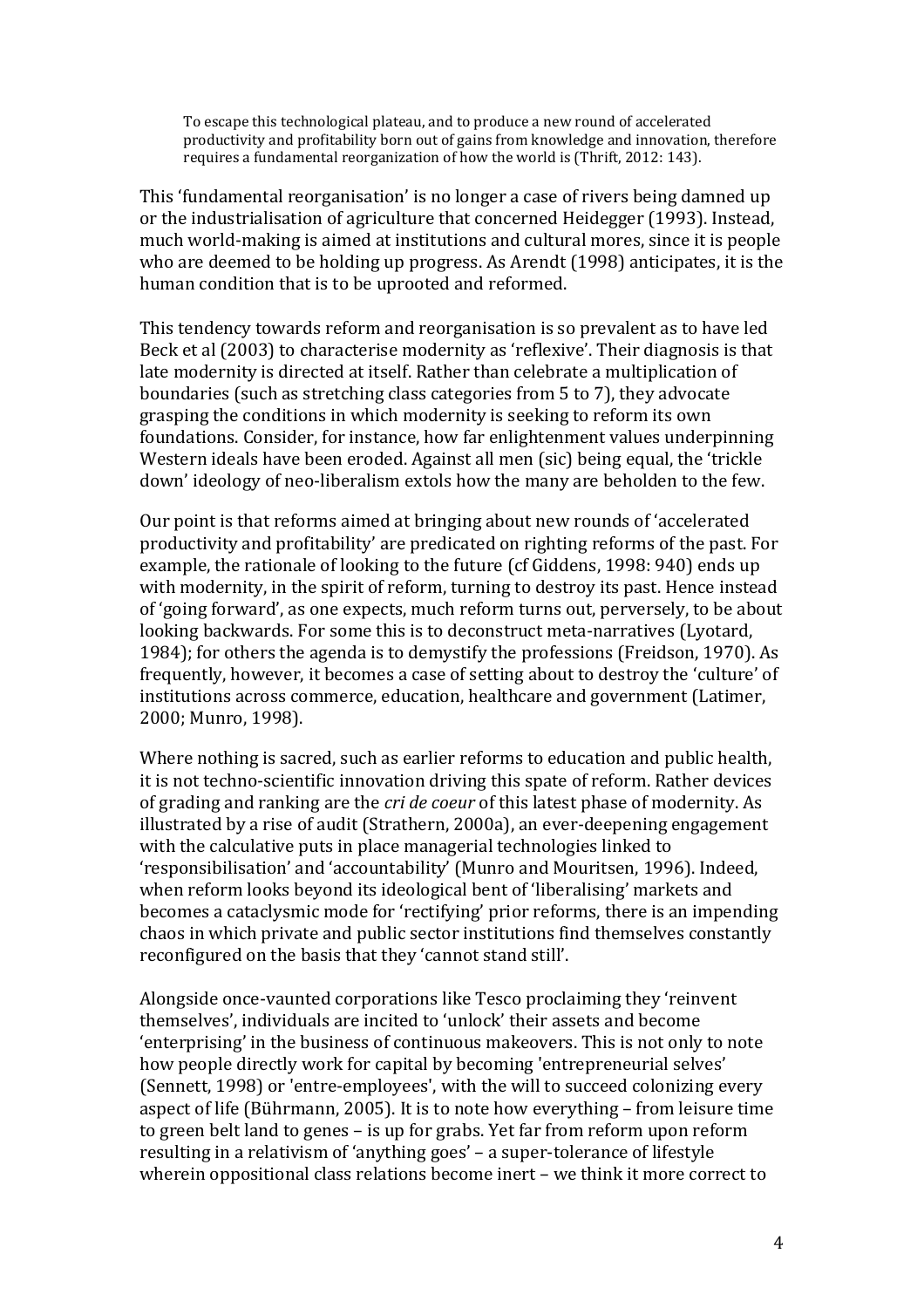identify a social contract in the throes of 'everything goes', even and especially what was once highly valued (cf. Bauman, 2005).

## **Reform and the BBC class survey**

Into this picture of endless reform, a new set of 'classes' was marketed by the BBC from the Great British Class Survey (GBCS) and presented as 'adding' two new classes to the British National Statistics Socio-Economic classification (NS-SEC). This 'survey experiment' (Savage et al, 2013) has led to debate on the methods validity of its findings. For us, however, the GBCS is more problematic, first because of its reliance on an abbreviated version of culture and second because the GBCS prolongs the search for a modern version of class that depends on models of stratification.

Stratification models like the NS-SEC – as we discuss below – conflate class with status. This is not least because the effacement of economic struggles between workers and bourgeoisie, not to mention its elision of remnants of feudal rankings, prolongs unresolved debates about 'conflictual' positionings (Holmwood and Stewart, 1983; Wright, 1985). Moreover, in combining the twin dimensions of employment and wealth, the NS-SEC takes the post-war stability of social structures more or less for granted. Its socio-economic grading of people is problematic because, in combining position and possession, it incorporates presumptions of a stable and unchanging culture that puts professions at the top and unskilled labour at the bottom.

Savage et al's (2013) main ploy is to augment models that depend on social and economic assets with Bourdieu's notion of cultural capital. Here culture becomes another form of possession or resource (Savage et al, 2005). It is worth recalling however that, for Bourdieu, much of what he identified in the 1970s as cultural capital (as distinct from social and economic capital) was associated with education (see also Serres and Wagner, this volume). As far as France was concerned, the agency education gave in terms of 'world-making' had to be reckoned with (cf Bourdieu, 1989). While culture for Bourdieu, as an anthropologist, has a much wider range of meanings than what is learnt in schools, he took education, at the time of writing *Distinction*, to be one of the pillars of class. Specifically, he saw education as granting a different kind of 'social power' to that exercised by the rich. His appraisal of class in France is thus of two countervailing hierarchies, one built on wealth and economic power and the other pivoting on cultural influence and educational attainment.

Contrastingly and germane to understanding differences with Bourdieu's (1984) study, there was a different narrative dominating UK politics. This was sometimes referred to as 'benign capitalism' and figured supposedly around a redistribution of wealth in which wages were rising and the rich were being taxed out of existence. True, sizable profits still went to capital, but to the extent capital was said to lie in the hands of the pension funds, it was arguable that the 19<sup>th</sup> century picture of wealth being appropriated by exploitative capitalists was out-dated. In place of an oppositional division of class between workers and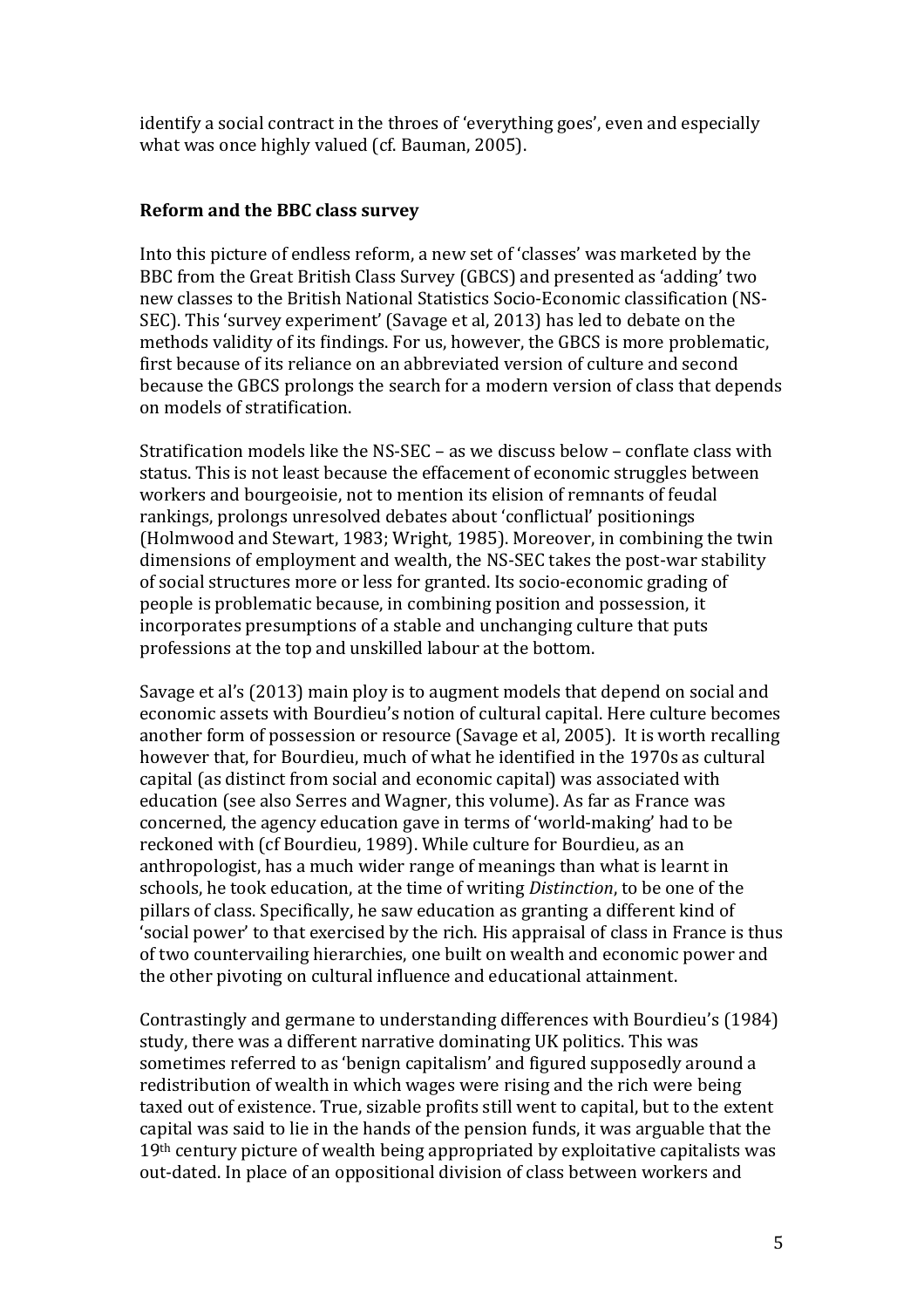owners of capital, it had become possible for proselytisers of benign capitalism to paint an impression of a circular flow of wealth in which everyone was expected to benefit. This picture of stability and mutual benefit thus helped pave the way for a version of stratification that centred on social mobility up the employment ladder.

Given the abandonment of benign capitalism (aided by deregulation of the banking system), stratification models might be thought to have had their day. The shift in culture towards favouring a 'trickle down' economics, in which the few benefit over the many, has put paid to dreams of a safer, more equal world. As investment vehicles, the pension companies, who were supposed to recycle profits back to the workers, now compete alongside hedge funds and private equity firms, to say nothing of the hoards held by oligarchs and super-rich.<sup>3</sup> At the time of writing, the UK chancellor George Osborn is introducing 'reforms' that do away with the monopoly of pension funds by annulling the need for pensioners to take out annuities. In further allowing early access to pension pots, he seems intent on blowing a final hole in the picture of benign capitalism.

In the rest of this paper we focus on four matters of concern in Savage et al's (2013) interpretation of the GBCS: 1) their reliance on an abbreviated version of *culture*, 2) their condensing two dimensions of *stratification* into single values, 3) their failure to address *power* by ignoring the third dimension of stratification, and 4) their limiting the issue of *precariousness* to their 'bottom' rank. Given our different take on culture, which we come to first, we argue that the notions of culture underpinning their contribution to the BBC class survey are much too restrictive and fail to pick up on orientations that reflect what is happening in modernity more generally. Critically, their elaboration on class overlooks how relations between agency and world-making are skewed by the endless reform of institutions and cultural mores in favour of economic growth.

# **Culture: shifting from 'habits' and 'place' to 'position' and 'face'**

Our argument earlier tied culture to world-making, a view that has grown out of the work of Douglas (1986), who references the work of Nelson Goodman among others. In contrast, Savage et al (2013) rely on an abbreviated version of culture, one that uses consumption patterns to signify cultural capital and so place people on a scale of value and values. While consumption is certainly critical to modern society (cf Featherstone, 1982; Simmel, 1971), Savage et al's position disregards the way world-making notions of culture have undergone an apotheosis through the work of Adorno, Raymond Williams and Bourdieu, among others, from being a mere backdrop to social and economic matters to its current position of prominence.<sup>4</sup>

 $\overline{a}$ 

<sup>3</sup> Figures from the Brookings institute for the period since 1998 imply the top 1% has got richer, with the top 0.1% getting even more rich and the top 0.01% doing best. <sup>4</sup> Notably Becker (2009) favours Bourdieu's use of 'world' over his concept of 'field'.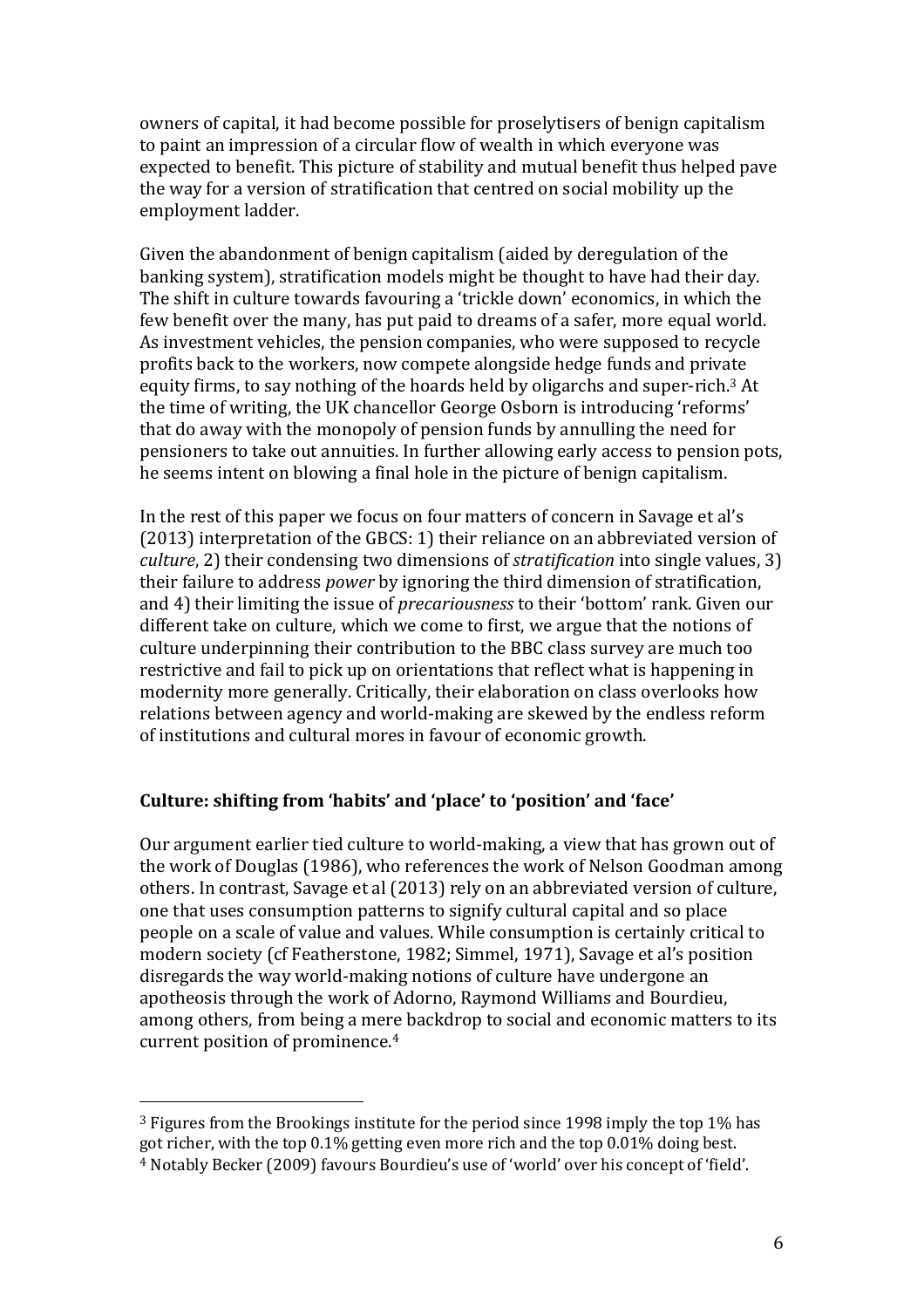What we want to suggest is how an abbreviated understanding of culture goes hand in hand with the insistence on endless reform. Ideas of culture are often reduced to custom and tradition, treating practices as if they were invariably inert and backward looking; presumptions captured in Strathern's (1993) ironic quip that 'culture is a drag'. And, yes, in the absence of pronounced social or topographical mobility, culture may well become static and recessive. As Mary Douglas explicates, taken-for-granted attitudes are at the heart of the dilemma for Trollope's character when he asks his daughter: 'How can I give you to a man I know nothing about?' (Douglas and Isherwood, 1980: 89). The collapse of such – possibly spurious – local knowledge has given added importance to consumption. For example, a display of possessions, or activities, make up what Douglas and Isherwood call a 'live information system' (1980: xiv), to be read by others and through which a person can be 'placed'.

Whenever causal powers of culture are cast as negative, humans are expected to cast off belongings that anchor them to their 'pasts' and become susceptible to ways they can advance and achieve successful futures (Adams et al, 2009). In a 'forgetting' of what belonging might mean, much so-called reform assumes the human condition has to move on from being a 'standing reserve' (Heidegger, 1993) towards making oneself ready 'in advance' – 'just waiting' for the next challenge (Munro, 2004a). For example, a perceived failure in free education and health in the UK to generate economic growth, has brought about a sea change away from enlightenment ideals to their current status as industries ripe for reform. Significantly, reform not only gives up on working classes being 'cultivated' along the lines Marshall (1951) took to be the 'civilised' middle class; it is the middle classes that are derided as deficient in terms of enterprise.

Here we are stressing a *doubling* in contemporary conditions: a looking back on the one hand to tear up whatever limits economic growth, and on the other a looking forward by individuals towards their future success. While 'uprooting' through migration, colonisation and industrialisation (Hoskins 1988; Sennett 1986; Bourdieu and Sayad 1964, 2015; Papadopoulos et al 2008) has a long history of making places of dwelling vulnerable, we are pointing therefore to a more deliberative uprooting than that marked by the picture of 'building' replacing 'dwelling' (Heidegger 1993). What is seen to hold back progress are the habits in which people too easily make themselves 'at home' in positions of employment and 'place' themselves in a drip-down schema as advantaged relative to others.

In addition to ignoring this wider picture of reform (and the possibility of cultural capital as conceived by the GBCS being *disadvantageous*), Savage et al's (2013) reliance on the consumption of artistic activities and interests – as if these *embody* class sufficiently to signify division in the possession of cultural capital – makes an artefactual error. For example, it is surely wrong to equate culture solely with 'highbrow' matters such as classical music, theatre going and the like, and overlook the great variety of other forms of class distinction? Similarly, it is misleading to adopt a 'deficit' model (Francis and Hey, 2009; Skeggs, 2004) that reduces popular culture to football and soaps and associates these with working class interests. It is as if their social theory embraces a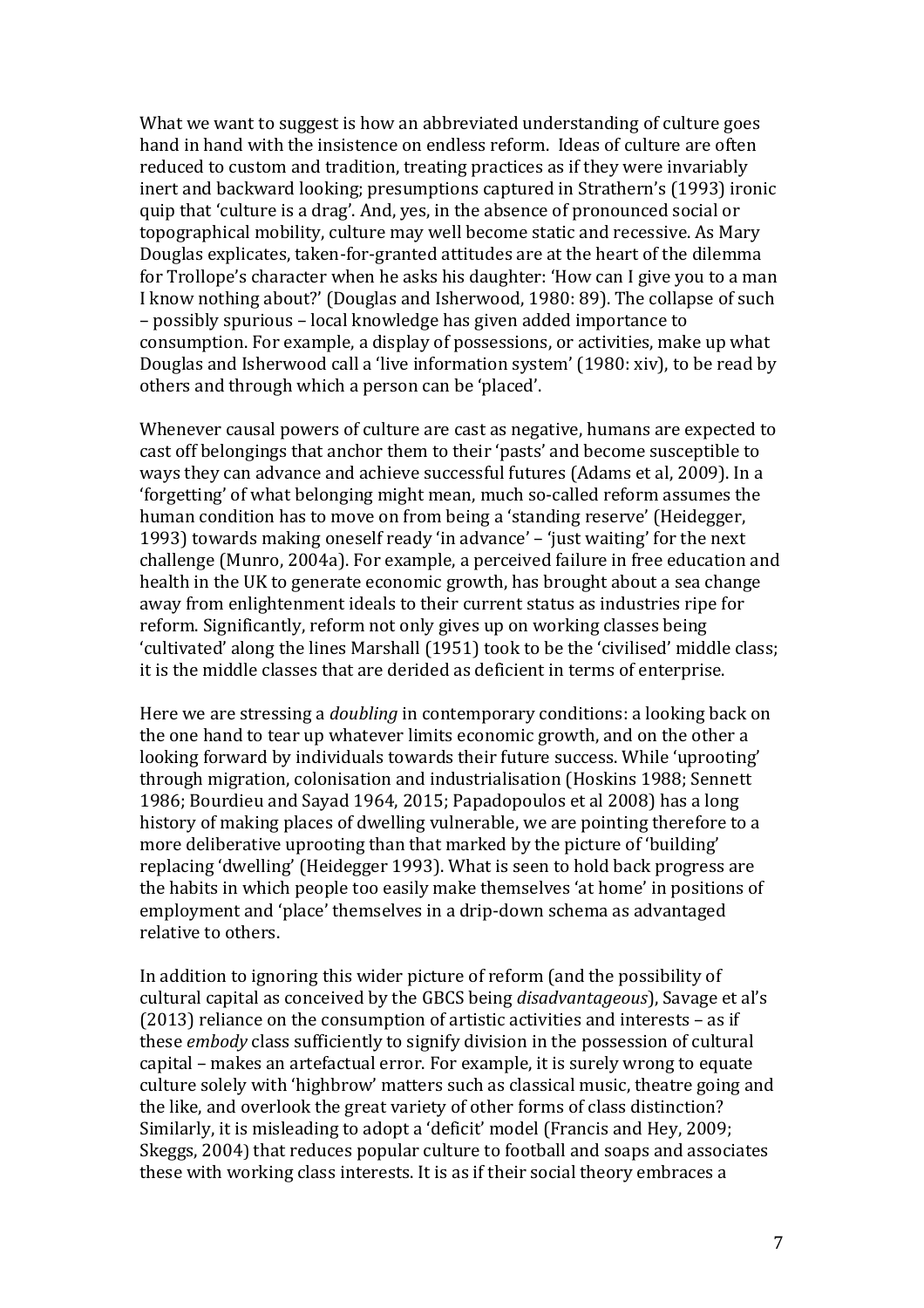conflation of culture with individual possession, forgetting culture is something accomplished together, with all its diversity and borrowings that characterize contemporary cultural performance (Oswald 1999; Strathern 1999).

While culture is rightly seen as rooted in practices and customs, our view is that world-making (Bourdieu 1989) is tied more to 'position', in the sense of having agency at a node in a network, than to 'place', in the sense of either geography or social status. This said, anticipating our discussion on the importance of parties for the exercise of power, understandings of 'face' (Goffman, 1955; Munro, 2010) also appear ever more relevant, sociologically, to the notion of position. What matters today is how identity-work (Goffman, 1959), belonging (Garfinkel, 1967) and cultural performance (Munro, 1999) is activated through *relations* (Strathern 1995; Latimer and Munro, 2009). Here we stress how culture is open to a forging of new connections and bonds, as much as it may also preserve that which is inherited by way of cultural values, social networks and economic assets.

While processes of inclusion and exclusion remain integral to understanding oppositional class relations, and connect to how culture and belonging get done on the ground, we are interested as much in how dwelling in modernity is turned towards identities that advertise persons as 'visible and available' (Latimer, 2001; Munro, 2004b) to the contesting agendas of modernity; and so in doing animate the impetus for its reform. In this respect we are particularly concerned with how culture generates conditions for membership of classes that are in-themaking, rather than are only about patrolling existing borders – as if these are fixed or preordained from what has gone before.

#### **Stratification: class and status groups**

Stratification models, as distinct from class division, are attributed to Max Weber. However, as his sub-title 'Class, status, party' makes clear, Weber (1978) distinguishes three dimensions of stratification. Far from conflating these into single values, he highlights the cultural mores ('specific style of life', p.932) associated with a status group. In emphasising the conduct demanded of those who would belong to a status group, Weber stresses understanding specific forms of culture *alongside* class. This attempt to give a fuller picture of societal division and distinction, distances him from Marx's positioning of culture as a superstructure that merely reflects the economic base.

The significance of Weber's intervention can be seen, as already remarked, in the way Bourdieu (1984) counter-poses how those with cultural and educational standing in France mark themselves out from the merely wealthy. Weber's comments not only bring status groups alongside divisions between economic classes, critically they address how status groups are *reproduced*. The basis of stratification is however different: whereas *classes* are stratified 'according to their relations to the production and acquisition of goods', *status groups* are stratified 'according to the principles of their consumption of goods' (Weber 1978: 937). This thesis that consumption of goods displays special styles of life foreshadows the seminal work of Mary Douglas discussed earlier. Contrastingly,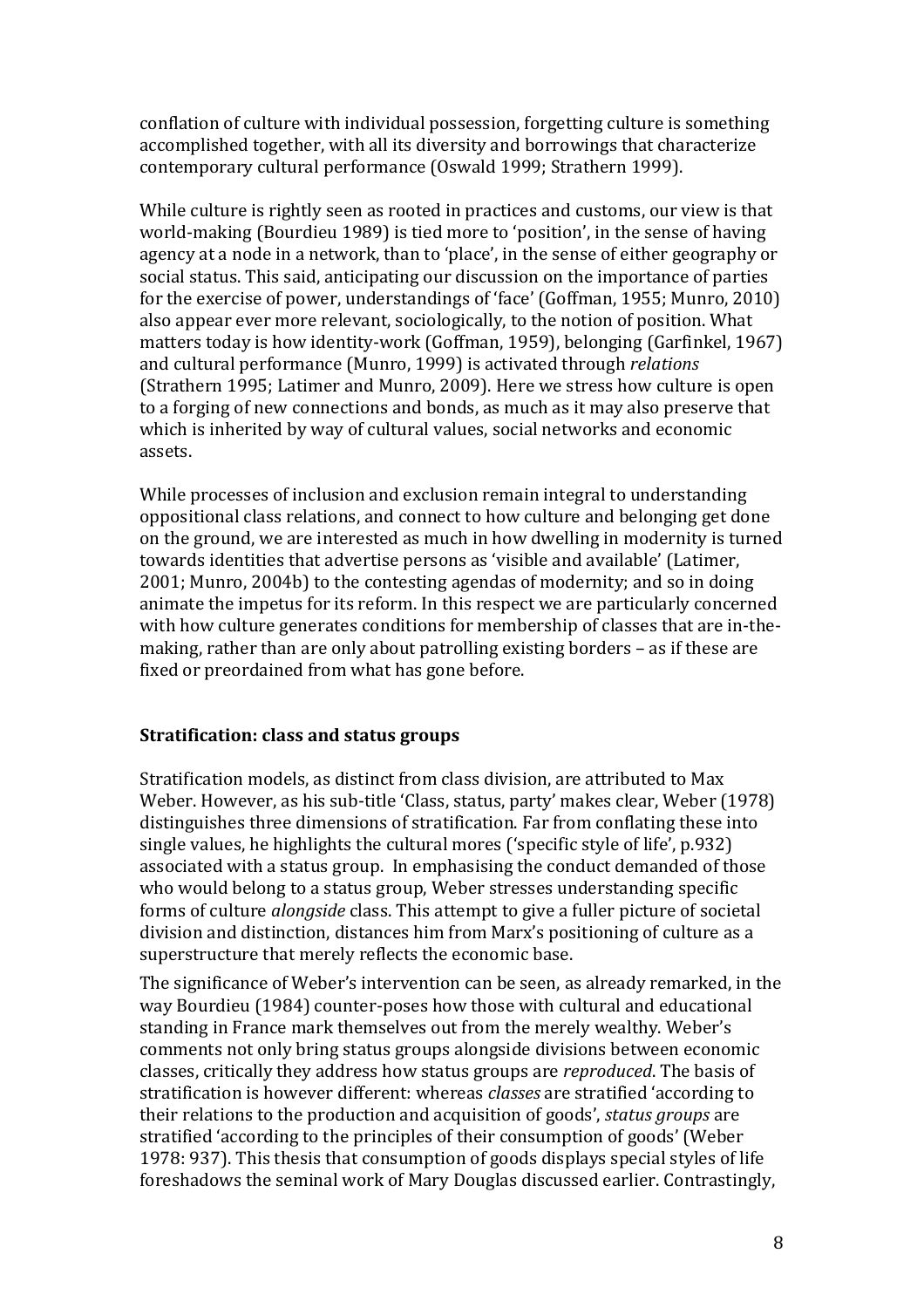Bourdieu's (1984) claim in *Distinction* is that it is cultural mores ('specific styles of life') that people use to distinguish 'class'.

Why the inclusion and exclusion exercised by status groups matters is because this puts culture and belonging at the heart of 'world-making'. As Bourdieu (1989) points out, reflecting back on *Distinction*, it is *positional power* that enables agents to engage in world-making. Critically, this clarification suggests it is not consumption per se that forms worlds. Rather it is the capacity to act as 'spokespersons', or activate others over how to see and make the world, that matters. The drift towards socio-economic grading, by contrast, more or less abandons any stress on struggle, or world-making, and leads to the creation of so-called 'zombie categories' (Beck and Beck-Gernsheim, 2002). This is because 'class' loses its theoretical potency as a critical trope if it is conflated merely with the consumption patterns of status groups. This is especially the case when their distinct stratifying vectors are flattened out, as Savage et al (2013) do, into a single grading structure that measures neither class nor status.

# **Power: parties and stratification**

As well as conflating class with status a further problem in the GBCS is that it obscures Weber's third dimension of stratification, namely parties. The key to understanding agency in world-making, we suggest, lies in Weber's (1978: 938) shift from a discussion on class and status groups to include *parties*:

Whereas the genuine place of 'classes' is within the economic order, the place of 'status groups' is within the social order, that is, within the sphere of the distribution of 'honor'. From within these spheres, classes and status groups influence one another and they influence the legal order and are in turn influenced by it. But 'parties' live in a house of 'power'.

The shift in register to the last sentence is dramatic. Weber is moving away from reporting a mutual influence between classes and status groups. Instead, it is to the formation of parties that he turns to highlight the live use of power.

Here it is worth re-reading Weber's (albeit brief) remarks on parties in the light of Bourdieu's insights over agency and world-making:

Their action is oriented toward the acquisition of social 'power', that is to say, toward influencing a communal action no matter what its content may be. In principle, parties may exist in a social 'club' as well as in a 'state'. (Weber 1978: 938)

In contrast to either Scott's (1979), or Savage's (this issue) notion of an elite operating alone, it is *parties* that make class and status active by representing interests. As Weber emphasises, parties do their world-making by virtue of drawing on all kinds of stratification:

In any individual case, parties may represent interests determined through 'class situation' or 'status situation' and they may recruit their following respectively from one or the other. But they need be neither purely 'class' nor purely 'status' parties. (Weber 1978: 938)

For all the analytic benefit there may be in separating economic, social and cultural forms of capital, Weber is implying parties, whether 'ephemeral or enduring' are prone to exploit any manner of division and distinction.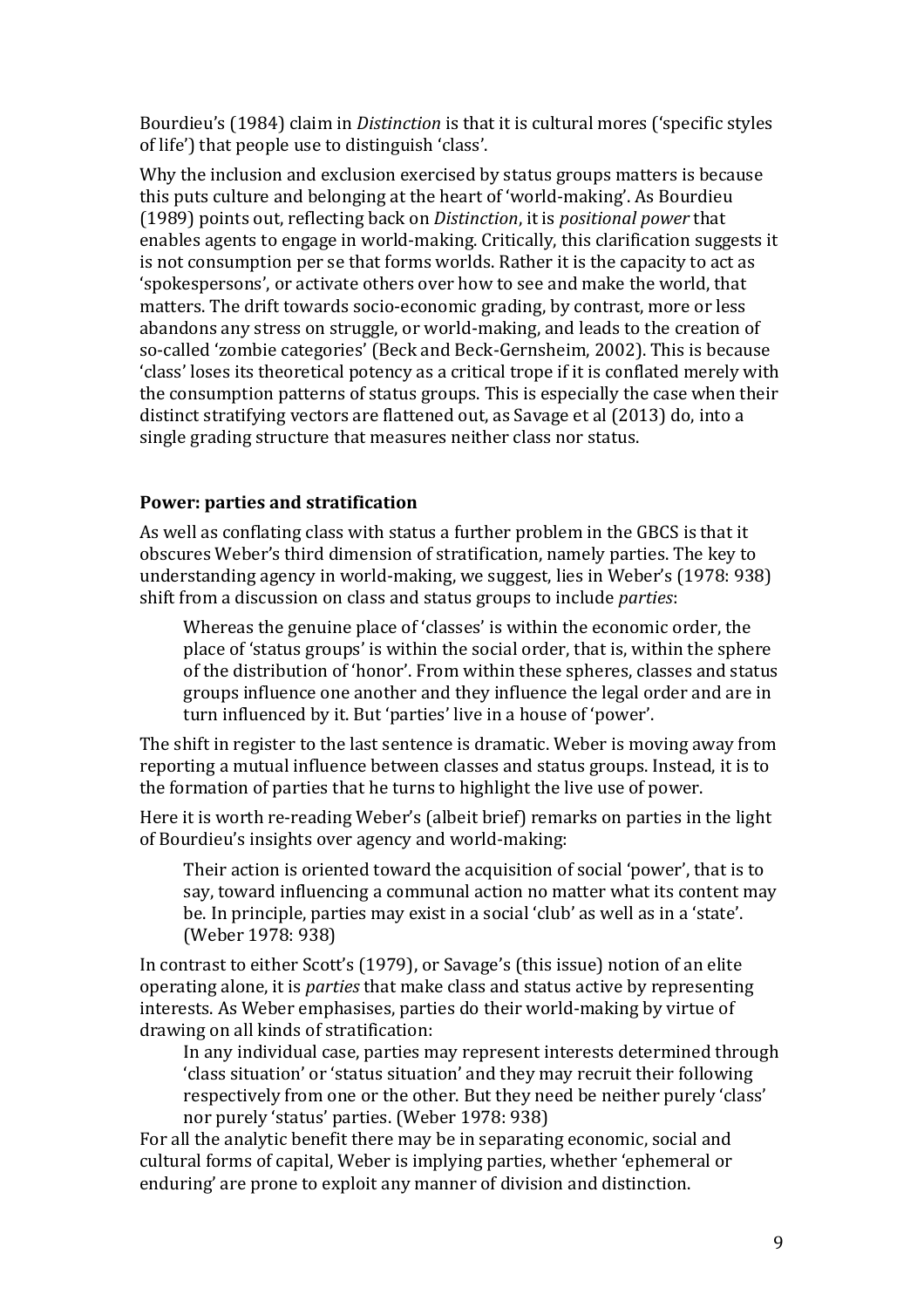Yet in order to present a face of democracy and diversity, parties can no longer be left as Weber imagined them. For parties to gain legitimation today over their agendas, they must be seen to be representing the interests of all classes and all status groups. Critically, in the contemporary culture to which we are pointing, there is a concomitant dismantling through reform of either 'status' or 'class' preordaining agency. Instead, in order to progress their agendas of reform, parties need to re-form themselves into networks by *crossing over* the boundaries of status and class and enrol members who are in positions, however temporarily, to activate their agendas.

#### **Precariousness: grading and reform**

 $\overline{a}$ 

In tying precariousness to their 'bottom' rank, the GBCS also obscures many unsettling effects generated by conditions of endless reform. A more general sense of precariousness, we suggest, intensifies ontological insecurities, proliferating conditions of possibility wherein identities have to be made anew and ever more fragile footings found for belonging. While sociology examines how UK institutions, including schools and the NHS, fared under internal markets, deregulation and outsourcing in the public sector (e.g. Clarke et al 2000), our own studies suggest that far from reforms being progressive, in any meaningful sense, much reconfiguration disseminates a sense of precariousness that is pernicious and destructive.<sup>5</sup>

Such destructive aspects to reform put into question Savage et al's (2013) extra class they call the 'precariat'. Attributions of security that once separated salaried employees from waged seem no longer tenable. This is to emphasise how many 'reforms' affecting institutions appear aimed at making all forms of work temporary – at the heart of which is a knowing destruction of security through bidding systems for resources and appraisal through the endless technologies of grading and ranking. Tomorrow, if not today, the threat of redundancy hangs over white-collar workers. As with once-protected academics, reconfiguration only needs the announcement of a shift in 'strategic direction' and redundancy is a done deal. Hence, without diminishing the perils of those without economic capital or social networks (and certainly current reforms of the welfare state threaten many living in the UK), precariousness has to be understood today as becoming an almost universal condition.

What we are arguing here is how the constant process of reform both reduces security of employment and creates further openings for profit-making and exploitation. Although not everyone would agree, our impression of a reforming modernity is one in which whatever was once stable is now to be mobilised; and whatever was once valued is now to be reappraised. For instance, where status

<sup>5</sup> Our ethnographies of the shifting ethos of management (Munro, 1995, 1998, 1999, 2001, 2004a) and what is happening to care in the NHS (Latimer, 1999; 2000; 2001; show how this sense of precariousness extends to so-called employees (e.g. nurses, doctors, managers) as well as to so-called 'consumers' (e.g. customers, patients).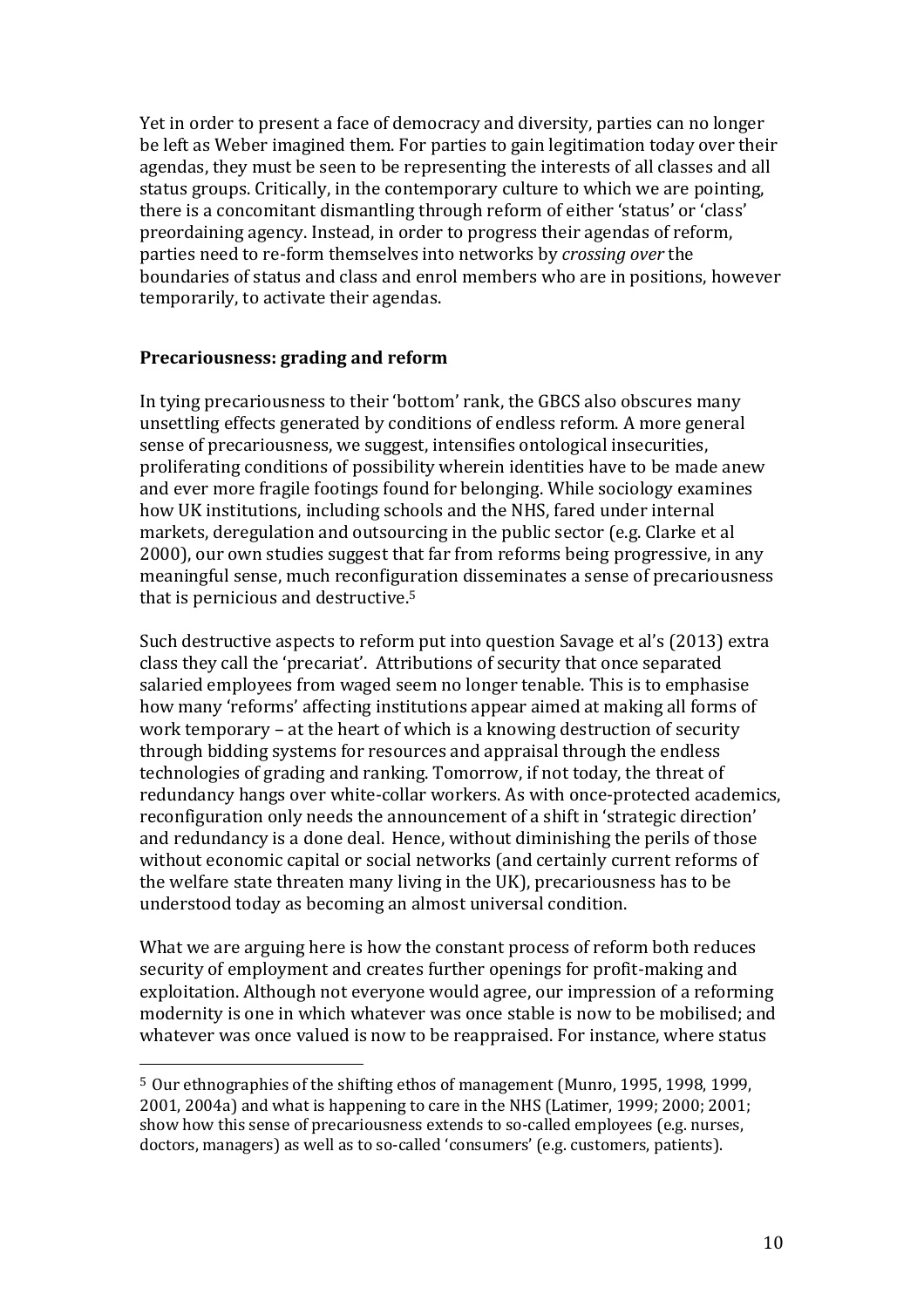groups, on Weber's formulation, could act as a bulwark against changing cultural mores, status groups, the professions – from Mrs Thatcher onwards (Rose and Miller, 1992) – became the target of this reforming modernity. If teachers were early casualties in this 'war on privilege', with their pronounced fall in social status going alongside an erosion in their powers of discretion, other professions like doctors and nurses remain in the firing line and are in process of being proletarialized (Illiffe, 2008), with an on-going erosion of discretion and autonomy (Armstrong, 2002).

In contrast to the stabilities underpinning stratification models, particularly in the era associated with benign capitalism, it is hard to think precariousness is other than the prevailing condition in this reforming modernity. For example, in our lifetime, university lecturing posts moved from 'tenure' to 'permanent' employment and now to 'open-ended' contracts. How long before zero-hour contracts are the norm with expectations of giving lectures anywhere at a moment's notice? Thus we not only stress how uprooting is unsettling, creating its own conditions of possibility for membership of class and status groups. As we suggest next, precariousness results in identity-work and belonging being appropriated and hijacked by an intensification in the forming and reforming of competing parties.

# **Uprooting, parties & identity**

Wherever reform becomes the dominant agenda, two effects may be understood as operating together. First, there is the kind of uprooting through which contemporary life conditions become *'unsettling'* (Latimer, 2013), creating a precariousness in which identity or membership is no longer 'readable' from lifestyle, consumption or other cultural practices. Second, there is an 'unhinging' of identities and belonging dictated by 'reform' hollowing out what has gone before – especially anything held sacred – and so creating lacunae, opportunities for the kind of division and distinction through which agendas of reform can be played out, and parties enhance their power.

Integral to this unsettling of identity and unhinging of belonging, parties can be said to work *on* modernity as much as they work in modernity, refining their policies and re-spinning their promises. Indeed, inasmuch as the putative need for reform signals a failure to ever arrive at modernity (Latour, 1993), the path taken by parties is seldom towards one utopia or another, but is dictated instead by a politics about the next bridge to cross. *What is held to count as progress by one party is contested by another*; and so becomes integral to the 'piecemeal tinkering' (Popper, 1962: 1) on which the various parties make and remake their agendas of reform to attract allies across different networks and enrol further support (cf Latour, 1987).

In this way, the need to recruit today from *across* classes and status groups, identified earlier, makes the standard notion of self-standing elites problematic. This is especially the case in the perceived need to enrol from across the particular class divisions we have identified earlier. Notably those in positions to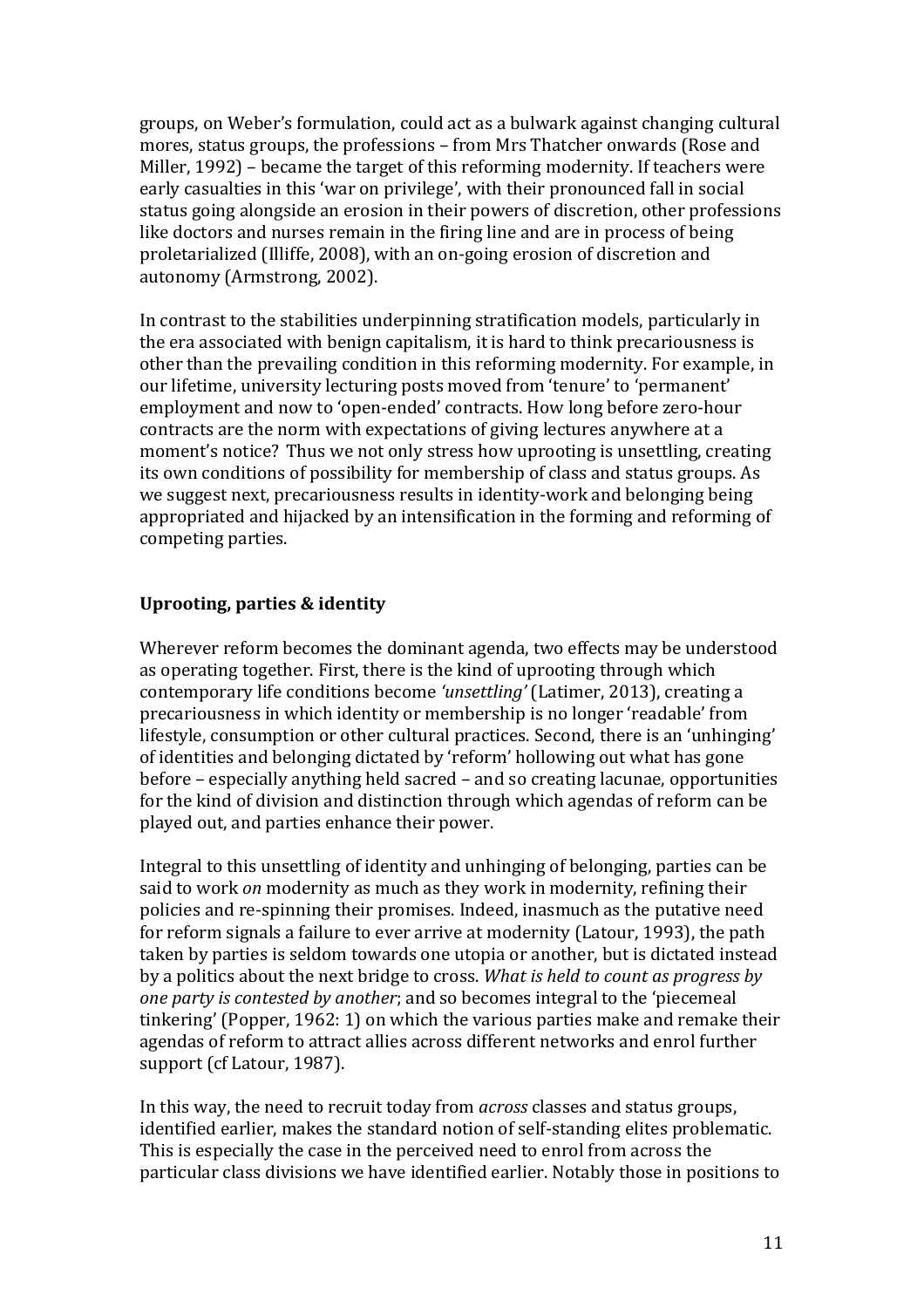identify themselves as say offering *transformational leadership* – the 'product champions' and 'change agents' promising to 'turnaround' aspirational as well as failing institutions – have to find ways to recruit people*.* Specifically, the ubiquitous elevation of policy and strategy over and above operations and delivery keeps top management separate and apart from the everyday experience within institutions. Those lower in the hierarchy are thus required to step up to the mark as 'response-able' to calls for change and hold themselves out to their seniors as 'available' to deliver reform. Hence recruitment also affects those in operations and the front line; notably those who make themselves *visible* as ready to 'buy into' agendas and *available* to be held responsible for their 'delivery'.

For this and other reasons, world-making nowadays transmutes from being a question of belonging to a specific status group – as in Weber's thinking – to one of gaining agency by virtue of enrolment in one party or another. As such, adherence to cultural mores (e.g. solidarity with colleagues) shifts to a perceived need to advertise one's availability in the face of the latest 'call' (e.g. how to 'let go' of staff). In consequence, making one's 'response-ableness' visible and available to the requisite parties inevitably becomes as much a matter of *face* as it thrives on *position* in a network (Munro, 2015). The reliance on the kind of knowledge exhibited over the impossibility of marriage in Trollope's novel, mentioned earlier, gives way to a dependence on the kind of facework discussed by Goffman (1959) in his analysis of the presentation of self and a reliance on the kind of account-giving that Garfinkel (1967) makes integral to an affirmation of membership through the 'passing' of accounts (Latimer, 2004; Munro, 2001).

Hence, rather than agency reflecting any homology in world-making with the 'image of social position' in Bourdieu's (1989) formulation of symbolic power, identity relies on cultural performance as much as on position. It is facework and account-giving that become reflexive to the often competing and contradictory calls and demands of parties in modernity; and so allow persons to morph ceaselessly between putative positions in their networks (Munro, 1999). What we are suggesting, then, is that when an analysis of class resorts to static and out-of-date notions of cultural capital, as with Savage et al (2013), they miss the effects and affects of a reflexive modernity in which a culture of reform restitutes domination of the many by the few through its uprooting effects.

The culture of reform, characterized as it is by an uprooting of 'place' in favour of parties drawing together 'positions' in a network, neither relies on the kind of habitus drilled in by forms of schooling, or the kind of 'system of predispositions' (Bourdieu, 1973: 80; Goldthorpe, 2006: 8) that may stem from 'bringing people up' in a distinct institutional ethos. Rather it is to the advantage of those charged with reform to promote into positions those who perform themselves as 'response-able' – ready and able to deliver the calls that different 'parties' emit. People whose habitus exactly enables them to shift belongings and – unlike Bourdieu's men of the Bearn (see Wacquant, 2004) – 'unstick' their world in order to help forge another. People whose system of predispositions leave them ready and able – at a moments notice – to move on; detaching from one set of agendas and relations, while attaching to another set of agendas and relations.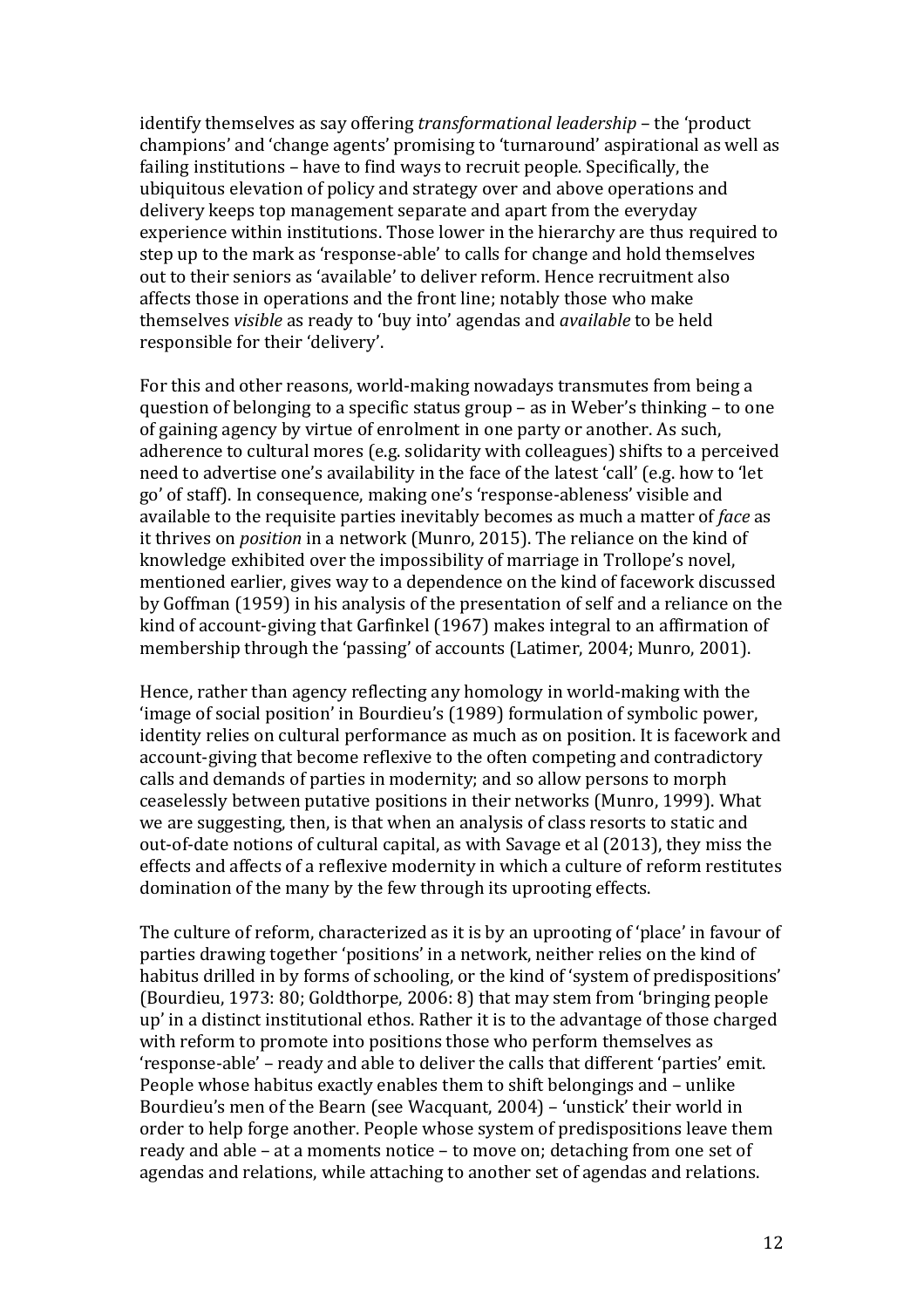## **Discussion: Class-making and Power**

The main point in raising these issues about identity and belonging is far from our suggesting that the 'right' system of predispositions will guarantee advancement. To the contrary it is more that identities get performed in ways that increase the stock of persons making themselves consumable to those who hold sway in reforming parties. Thus in making this critique of Savage et al (2013), we think it is vital to recognise how culture in this reforming mode of modernity is now almost all-consuming. Critically, the sheer numbers of persons making themselves 'available' and 'response-able' today leads not to them benefitting from what they deliver, but rather to further losses in solidarity for the many and the greater advancement of the few.

In our view it is parties, rather than status groups, that use cultural mores today to exercise intimidation and exclusion. In asking the question 'Is he one of us?' the parties of reform bear an uncanny resemblance to the introverted and selfserving parties examined by Michels (1959[1915]) in his analysis of their tendency towards oligarchy. The major change we can see is that it is now necessary for parties today to recruit from *across* different status groups. Parties today have to wear the mask of democracy and diversity – in order that the party can legitimate itself *as* modern. This is because changes that senior managers make in the name of reform – across government, public institutions, commerce and industry – not only seem designed to protect the few from being accountable and keep their grip on power (Michels, 1959[1915]), but end up ensnaring them in their own inability to get things done.

All this requires a kind of knowing, an ability to read when, and at what moments, to answer the calls to reform and so attempt these shifts in worldmaking. Thus, rather than treat habitus as solely concerned with what makes people stick with where they belong, we want to suggest the name of the contemporary game is a capacity for detachment; especially the kind of detachment that makes possible immediate and practical extensions that garner new attachments (see also Strathern, 1991). Possibly this relates to the 'analytic' ability identified by Savage (this issue), but as likely a schooling in analysis may also instil the kind of detachment that facilitates what elsewhere we call 'motility' (Latimer and Munro, 2006).

Consequently, those seeking some explanation for a chasm opening up between senior executive pay and middle management, or the over-taking of the professions by senior managers, (Savage, this issue) might also note that, for all the emphasis on reform, hierarchy remains the main mechanism at work along which credit and rewards travel upward while blame and responsibility are divested down.

Indeed, it is hard not to suspect that much reform aids and abets the creation of a new class division between a magic circle of the already elect – including socalled transformational leaders and 'change masters' (Kanter, 1983) – and those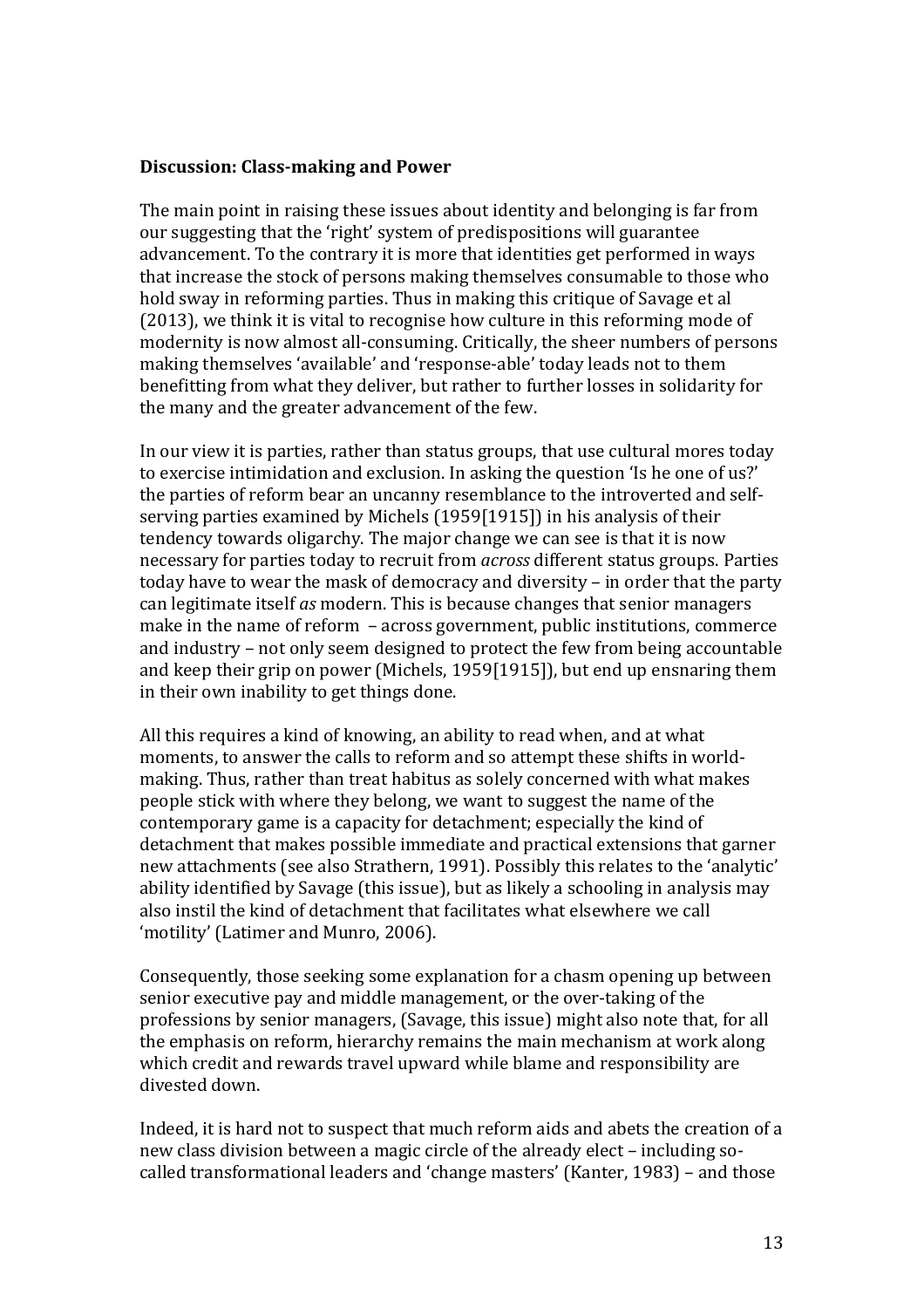potential recruits 'standing in advance', left waiting to buy into (in the managerial phrase) to the next reform. Reforms that replace institutional ethos with the cult of leadership, bring in profit budgets to sensitise managers to markets, or impose governance and audit cultures, not only make people vulnerable and precarious, such reforms also drive out discretion from the front line, and therefore need to be researched in the future as central to the formation of (possibly) new kinds of class relations.

In summary of these thoughts we should clarify that we suspect that responding to the calls of the various parties of reform, as often as not, is to be asked to look away, to not notice what's really happening. For us the pertinent question to ask in all this remains: Who benefits from endless reform? And if the answer – at least for the moment – is no more than to recognise how benefits are skewed to an 'elite' working on behalf of the owners of capital, then it is time to go beyond stratification models in favour of returning to an analysis of class relations; one that pointedly investigates changes in the wider understandings of culture in an attempt to understand who has the say in world-making; and investigates how they get it. For the moment it is not only a reduction of capitalism to the economic, but also the abbreviation of culture and consumption to the purchase of a few goods, that holds back understanding the complexities of class relations.

# **Concluding Remarks**

Uprooting is the world made precarious. Our premise is that tacking on (possibly spurious) consumption data to stratification models is of little use in helping to see what is happening to class in a phase of modernity bent on tearing up its foundations. This is not only to reaffirm that conflating class with patterns of consumption for status groups creates conflictual classification. On top of noting that Savage et al (2013) remain caught in modernity's preoccupation with reform and technologies of grading, we are emphasising how the exhaustive use of ranking devices to drive reform brings about a general precariousness. It is this endless stress on making success and failure visible that destabilises and unsettles any certainties over class positions and intensifies the Western proclivity to dwell in the 'mode of comparison' (Strathern 1997).

In this paper we have drawn attention to how the welter of reforms in the UK over the last half-century have worked to shift modernity away from a culture that values service to the community, strives for equality, treasures its institutions and is amenable to redistributing wealth. Contrastingly, the current discourse of 'working smart' on top of 'working hard' appears promoted by cultures vested in competition and self-interest. These cultures promulgate a 'tyranny of transparency' (Strathern, 2000b) and occlude the social benefit of institutions for the shibboleth that successful individuals must be rewarded disproportionately. However much the former kind of culture may be critiqued for perpetuating false consciousness, the barefaced proselytising by proponents of the latter can still take one's breath away!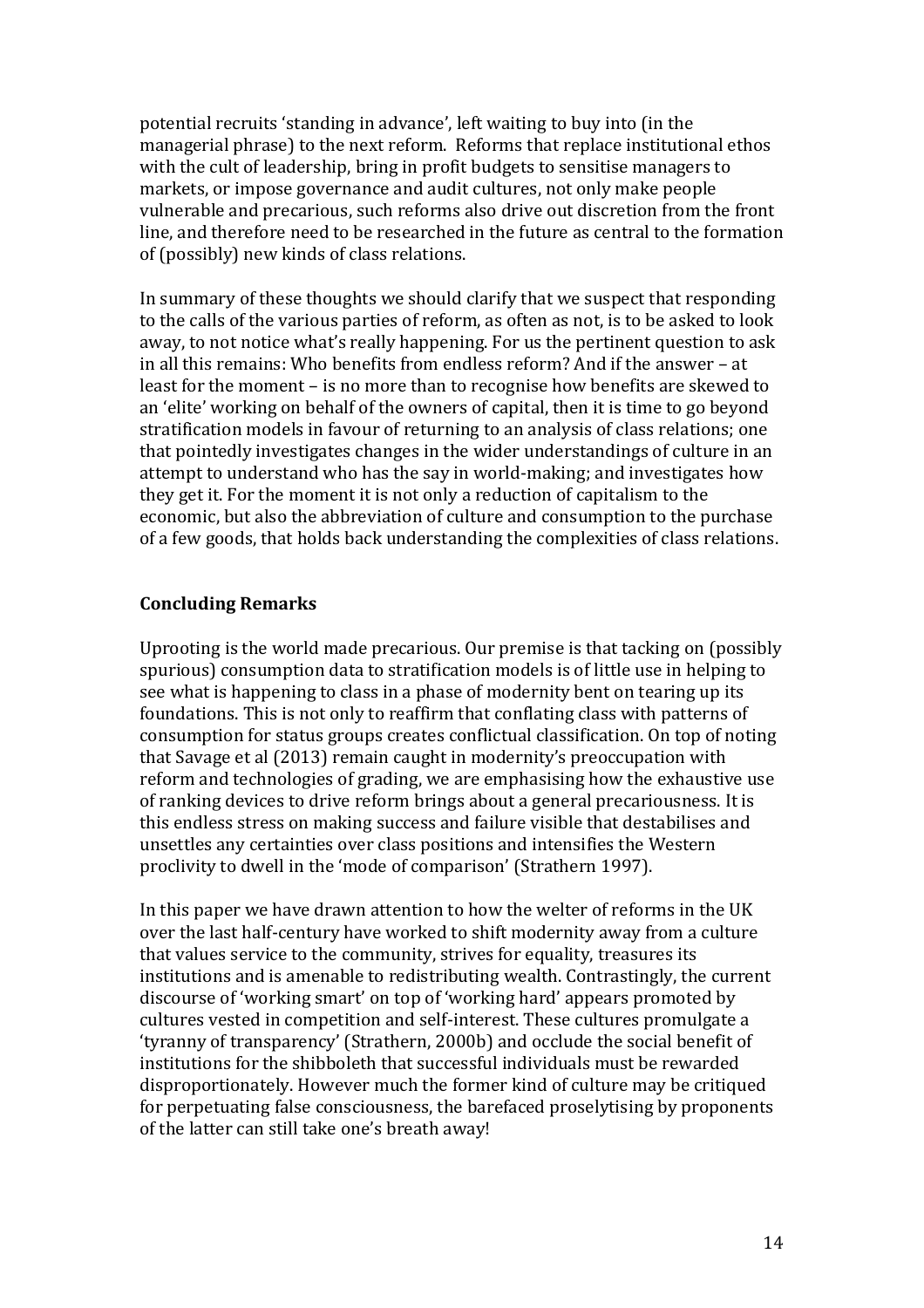It is not part of our analysis to settle whether changes wrought by reform end up with owners of capital engrossing themselves in their greed or whether they represent the swansong of capitalism, a final intake of wealth ahead of the rage against appropriation. Instead a first aim has been to emphasise the importance of linking culture more generally to the changing nature of modernity. Here, against those fearing a postmodernism that relativizes choice to 'anything goes', we have explored how culture in the UK appears to have degenerated to extolling a 'creative destruction' that sets out to devalue value to profit and deregulate the state to the extent that 'everything goes'.

A second aim of this paper has been to argue that nothing less than a full reappraisal of the cultural conditions underpinning modernity is required for any rethinking of class theory. In this respect Savage et al (2013) appear to have fallen into the trap frequented by modernisers, that of pressing for 'reform' – which in their case amounts to appending some extra, and potentially spurious, data about consumption onto socio-economic categories that are already defunct. Just segmenting off the consumption of certain goods as 'cultural', and failing to examine the consumption of other commodities, including what is tantamount to the trafficking of human endeavour, makes an artefactual error. But more than this, it overlooks the contemporary conditions in which production is dominated by a volatility on which 'reforming' parties thrive.

A third aim has been to highlight how demands for reform get exhibited in the various agendas though which parties claim to represent others and act as their spokespersons. While drawing on Weber's ideas of stratification to point out his separation of status and class, what we have emphasised (to update Weber's definition) is how parties form and reform themselves alongside status and class. Perhaps managerialism, with its discourse of efficiency and budgets, has the upper-hand over the UK's institutional framework, but such a tag wipes out the ways in which reform complicates and makes more complex the picture of divide and rule. It especially over-simplifies by blurring over the *struggles* between different parties across all walks of life as they promote their agendas for ascendency and power.

Time and energy, as Skeggs (2011: 509) reminds us, is how Marx saw labour power. Skeggs' insight is to stress how 'time and energy can be *given* to others' rather than only 'extracted *from*' them. This is why culture matters to class: culture is key to understanding how labour power is appropriated in all manner of ways from those 'standing in advance' by leaders of parties. For example, Watson's (1994) study is illuminating of how much time and energy middle managers spend just trying to work out the agendas of their senior managers (see also Munro, 1995). In this respect, future research could focus more carefully on how time and energy is reallocated by virtue of class divisions within institutions. These might include the division which, on the one hand, reserves recognition of decision-making to so-called leaders making policy and strategy and, on the other, passes the buck of implementation over to the class 'standing in advance' – the many left to work out what to do in order to succeed or fail.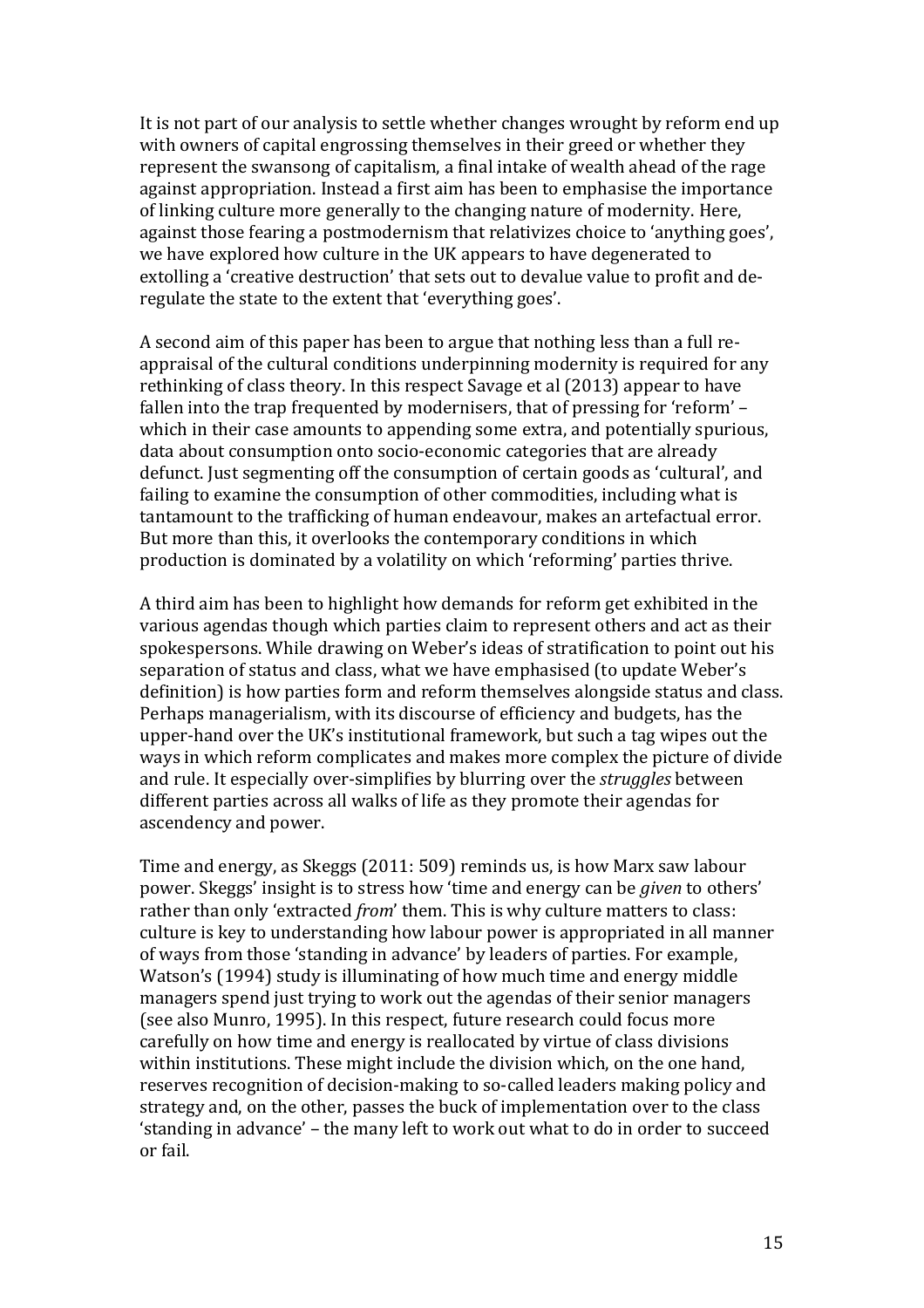#### **References**

- Adams V., Murphy M. and Clarke A.E. (2009) Anticipation: Technoscience, life, affect, temporality. *Subjectivity* 28:246–265.
- Arendt H. (1998 [1958]) *The Human Condition.* Chicago: University of Chicago Press.

Armstrong, D. (2002) 'Clinical autonomy, individual and collective: The problem of changing doctors' behaviour'. *Social Science and Medicine* 55 (10):1771–77.

Bauman, Z. (2005) *Liquid Life*. Cambridge: Polity Press.

Beck, U. and Beck-Gersnheim E. (2002) *Individualization: Institutionalized Individualism and its Social and Political Consequences.*  Translated by Patrick Camiller. London: Sage

[Beck](http://tcs.sagepub.com/search?author1=Ulrich+Beck&sortspec=date&submit=Submit) U., [Bonss](http://tcs.sagepub.com/search?author1=Wolfgang+Bonss&sortspec=date&submit=Submit) W. & Lau C. (2003) 'The Theory of Reflexive Modernization: Problematic, hypotheses and research programme', *Theory, Culture & Society*, 20 (2):1-33.

- Bourdieu P. (1984) *Distinction. A Social Critique of the Judgement of Taste.*  Translated by Richard Nice. London: Routledge & Kegan Paul.
- Bourdieu P. (1989) 'Social space and symbolic power'. *Sociological Theory* 7(1):14-25.
- Bourdieu P. & Sayad A. (1964) *Le Déracinement. La Crise de Agriculture Traditionnelle en Algerie.* Paris: Editions de Minuit.
- Bourdieu P. & Sayad A. (2015) *Uprooting.* Cambridge: Polity Press.
- Bührmann A.D. (2005) 'The Emerging of the Entrepreneurial Self and Its Current Hegemony'. Forum: *Qualitative Social Research*, 6(1), art.16.
- Clarke J., S. Gewirtz & E. McLaughlin (2000) *New Managerialism, New Welfare.*  London: Sage.
- Devine F. & Snee H. (this issue) Doing the Great British Class Survey. *The Sociological Review.*
- Douglas, M. (1986) *How Institutions Think.* New York: Syracuse University Press.
- Douglas, M. & Isherwood B. (1980) *The World of Goods. Towards an anthropology of consumption.* London: Routledge.
- Featherstone M. (1982) *Consumer Culture & Postmodernism*. London: Sage.

Francis, B. and Hey, V. (2009) 'Talking back to power: Snowballs in hell and the imperative of insisting on structural explanations', *Gender and Education* Vol. 21(2):225-232.

- Freidson E. (1970) *Profession of Medicine: A Study of the Sociology of Applied Knowledge.* Chicago: University of Chicago Press.
- Garfinkel, Harold. (1967) *Studies in ethnomethodology*. Englewood Cliffs, N.J.: Prentice-Hall.

Goffman E. (1955) 'On face-work: an analysis of ritual elements in social interaction'. *Journal for the Study of Interpersonal Processes*, 18:213-231.

Goffman E. (1959) *Presentation of Self in Everyday Life.* New York: Doubleday.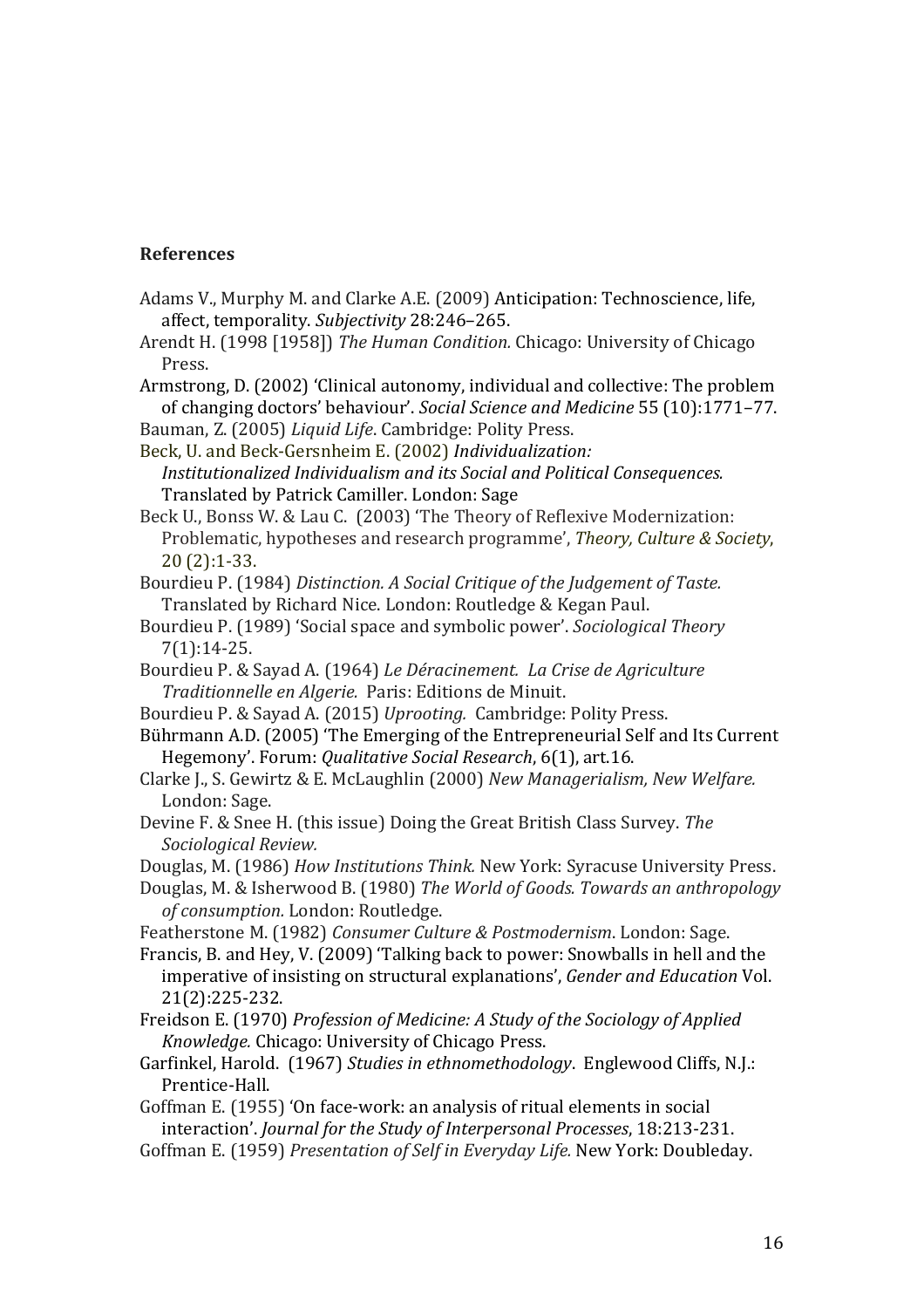- Giddens A. (1998) *Conversations with Anthony Giddens: Making Sense of Modernity*. Stanford, Calif.: Stanford University Press.
- Goldthorpe J.H. (2007) '"Cultural Capital": Some Critical Observations'. *Sociologica*, 2:1-23
- Heidegger M. (1993) 'The Question Concerning Technology', in David Krell (ed.) *Basic Writings: Martin Heidegger*, pp.311-341. London: Routledge.
- Holmwood J.M. & Stewart A. (1983) The Role of Contradictions in Modern Theories of Social Stratification'. *Sociology*, 17 (2):234-254.
- Hoskins, W.G. (1988) *The Making of the English Landscape.* Sevenoaks: Hodder & Stoughton.
- Iliffe, S. (2008). *From General Practice to Primary Care: the Industrialization of Family Medicine.* Oxford: Oxford University Press.
- Kanter, R. M. (1983) *The Change Masters.* New York: Simon & Schuster.
- Latimer, J. (1999) 'The Dark at the Bottom of the Stair: Participation and performance of older people in hospital'. *Medical Anthropology Quarterly*, 1999, 13(2):186-213.
- Latimer, J. (2000) *The Conduct of Care.* Oxford: Blackwell Science.
- Latimer, J. (2001) 'All-consuming passions: materials and subjectivity in the age of enhancement'. In: N. Lee and R. Munro (eds.) *The Consumption of Mass.* Sociological Review Monographs. Oxford: Blackwell, pp.158-173.
- Latimer, J. (2004) Commanding materials: (Re)legitimating authority in the context of multi-disciplinary work, Sociology, 38, 4:757-76.
- Latimer, J. (2013) 'Unsettling Conditions? Motility, human division and (post)human imperatives', Plenary*,* Australian Anthropology Society Annual Conference, ANU, Canberra, 6-8th November.
- Latimer, J. and Munro, R. (2006) 'Driving the Social'. In: Bohm S, Jones C and Pattison M *Against Automobility.* Sociological Review Monographs, Oxford: Blackwell.
- Latimer, J. and Munro, R. (2009) '[Keeping & Dwelling: Relational Extension, the](http://sac.sagepub.com/content/12/3/317.abstract)  [Idea of Home, and Otherness.](http://sac.sagepub.com/content/12/3/317.abstract)' *Space and Culture*, 12 (3):317-331.
- Latour, B. (1987) *Science in Action: How to follow scientists and engineers through society.* Cambridge, Mass.: Harvard University Press.
- Latour, B. (1993) *We Have Never Been Modern*. Translated by Catherine Porter. Cambridge, Mass: Harvard University Press.
- Lyotard J-F. (1984) *The Postmodern Condition. A Report on Knowledge.*  Minneapolis: University of Minnesota Press.
- Marshall, T.H., (1951), *Citizenship and social Class, and other essays,* Cambridge, CUP.
- Michels R. (1915 [1959]) *Political Parties: A Sociological Study of the Emergence of Leadership, the Psychology of Power and the Oligarchical Tendencies of Organization.* New York: Dover.
- Munro, R.. (1995) 'Managing By Ambiguity: An archaeology of the social in the absence of management accounting', *Critical Perspectives on Accounting,* 6, 4:433-482.
- Munro, R. (1998) 'Belonging on the Move: Market rhetoric and the future as obligatory passage', *The Sociological Review*, 46, 2:208-243.
- Munro, R. (1999) 'The Cultural Performance of Control', *Organization Studies,* 20, 4:619-639.
- Munro, R. (2001) 'Calling for Accounts: Numbers, Monsters and Membership.'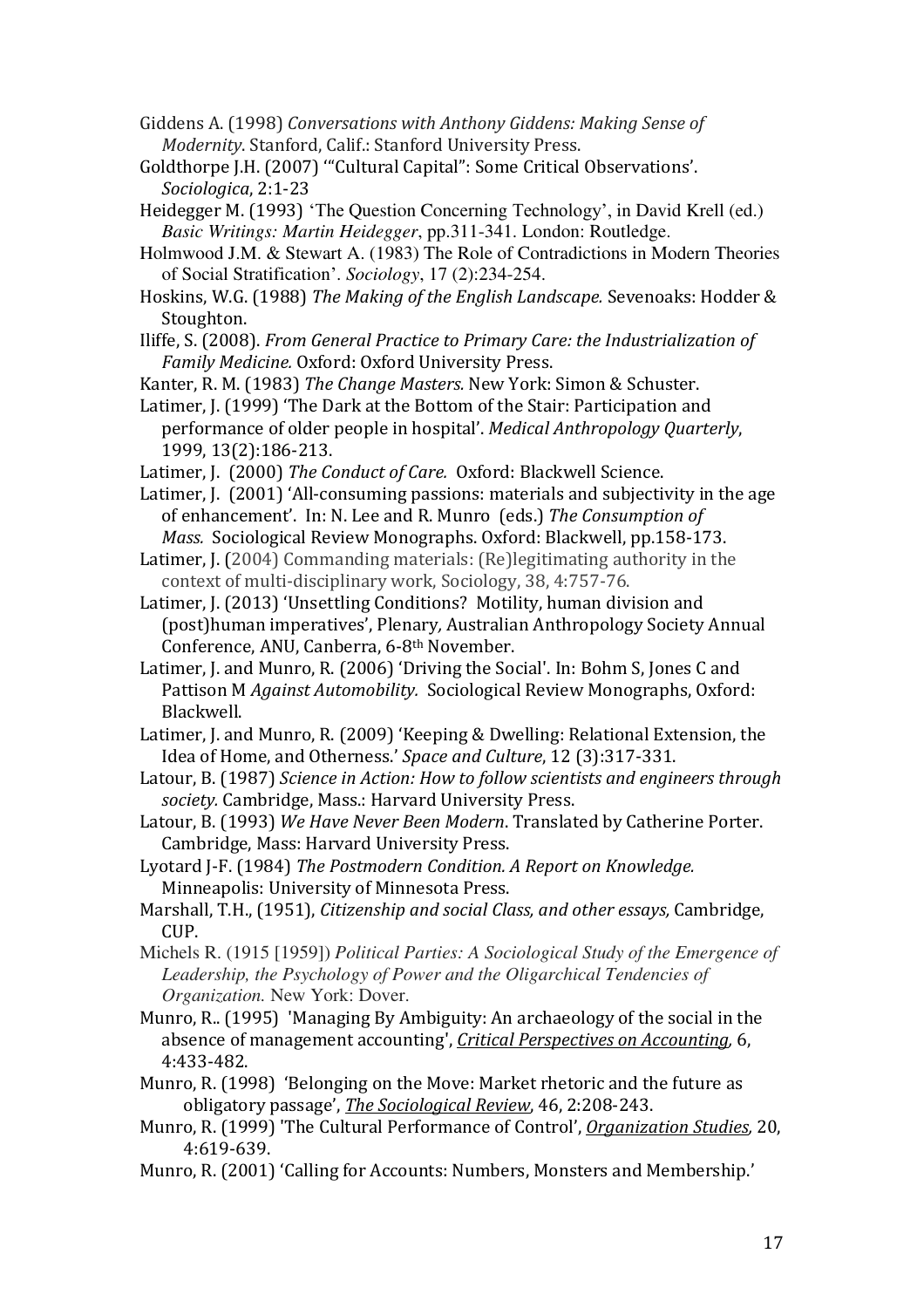*The Sociological Review* 49(4):473—93.

- Munro, R. (2004a) 'Just waiting: Endless deferral and the social injustice of 'suspending' participants between bidding and evaluation'. In R. Lippens (ed.) *Imaginary Boundaries of Justice*, pp.51-67. Portland, Oregon: Hart.
- Munro, R. (2004b) 'Punctualising Identity: Time and the demanding relation', *Sociology*, 38(2):293-311.
- Munro, R. (2010) 'Identity: Culture and technology'. In M. Wetherell & C. Talpade Mohanty (eds), *Handbook of Identities*, pp.201-215. London: Sage.
- Munro, R. (2015) 'Identity and consumption'. In D.T. Cook and J.M. Ryan (eds), *The Wiley-Blackwell Encyclopedia of Consumption and Consumer Studies*.
- Munro, R. & Mouritsen J. (1996) *Accountability: Power, Ethos and the Technologies of Managing*. London: Thomson International.
- Oswald L.R. (1999) 'Culture Swapping: Consumption and the Ethnogenesis of Middle‐Class Haitian Immigrants', *Journal of Consumer Research*, 25 (4):303- 318.
- Papadopoulos, D., Stephenson, N., & Tsianos, V. (2008). *[Escape routes. Control](http://www.plutobooks.com/display.asp?K=9780745327785)  [and subversion in the 21st century.](http://www.plutobooks.com/display.asp?K=9780745327785)* London: Pluto Press.
- Pascale C-M. (2008) 'Common Sense and the Collaborative Production of Class'. *Cultural Sociology,* 2(3):345-367.
- Popper K. (1962) *The Open Society and Its Enemies, Volume 1: The Spell of Plato.* London: Routledge.
- Rose N. & Miller P. (1992) *Political Power Beyond the State: Problematics of Government. BJS*, 43(2):173-205.
- Savage M. (this issue) 'From the "Problematic of the Proletariat" to a Class Analysis of "Professional-Executive" Elites. *The Sociological Review.*
- Savage M., Devine F., Cunningham N., Taylor M., Li Y., Hjellbrekke J., Le Roux B., & Miles A. (2013) 'A New Model of Social Class? Findings from the BBC's Great British Class Survey Experiment'. *Sociology*, 47(2):219-250.
- Savage M., Ward A. & Devine F. (2005) 'Capital Assets & Resources: some critical issues'. *British Journal of Sociology,* 56(1): 31-47.
- Scott J. (1979) *Corporations, Classes and Capitalism*, London: Hutchinson.
- Sennett R. (1986) *The Fall of Public Man.* London: Faber & Faber.
- Sennett R. (1998) *The Corrosion of Character: The Personal Consequences of Work In the New Capitalism*, London: W.W.Norton & Co Ltd.
- Simmel G. (1971) *On Individuality and Social Forms.* Chicago: Chicago University Press.
- Skeggs, B. (2004) *Class, Self, Culture.* London: Routledge.
- Skeggs, B. (2011) 'Imagining Personhood Differently: person value and autonomist working-class value practices'. *The Sociological Review*, 59(3):496-509
- Strathern, M. (1991) *Partial Connections*. Maryland, USA: Rowman and Littlefield Publishers Inc.
- Strathern, M. (1993) 'Culture is a drag', *THES*, 19: 11.
- Strathern M. (1995) *The Relation.Issue in Complexity and Scale.* Cambridge: Prickly Pear Press.
- Strathern M. (1997) 'Gender: Division or Comparison?' In: *Ideas of Difference: Social Spaces and the Labour of Division*, edited by K. Hetherington and Munro. Sociological Review Monograph Series. 45(S1):42–63.
- Strathern, M. (1999) *Property, Substance, Affect. Anthropological essays on persons and things.* London: Athlone Press.